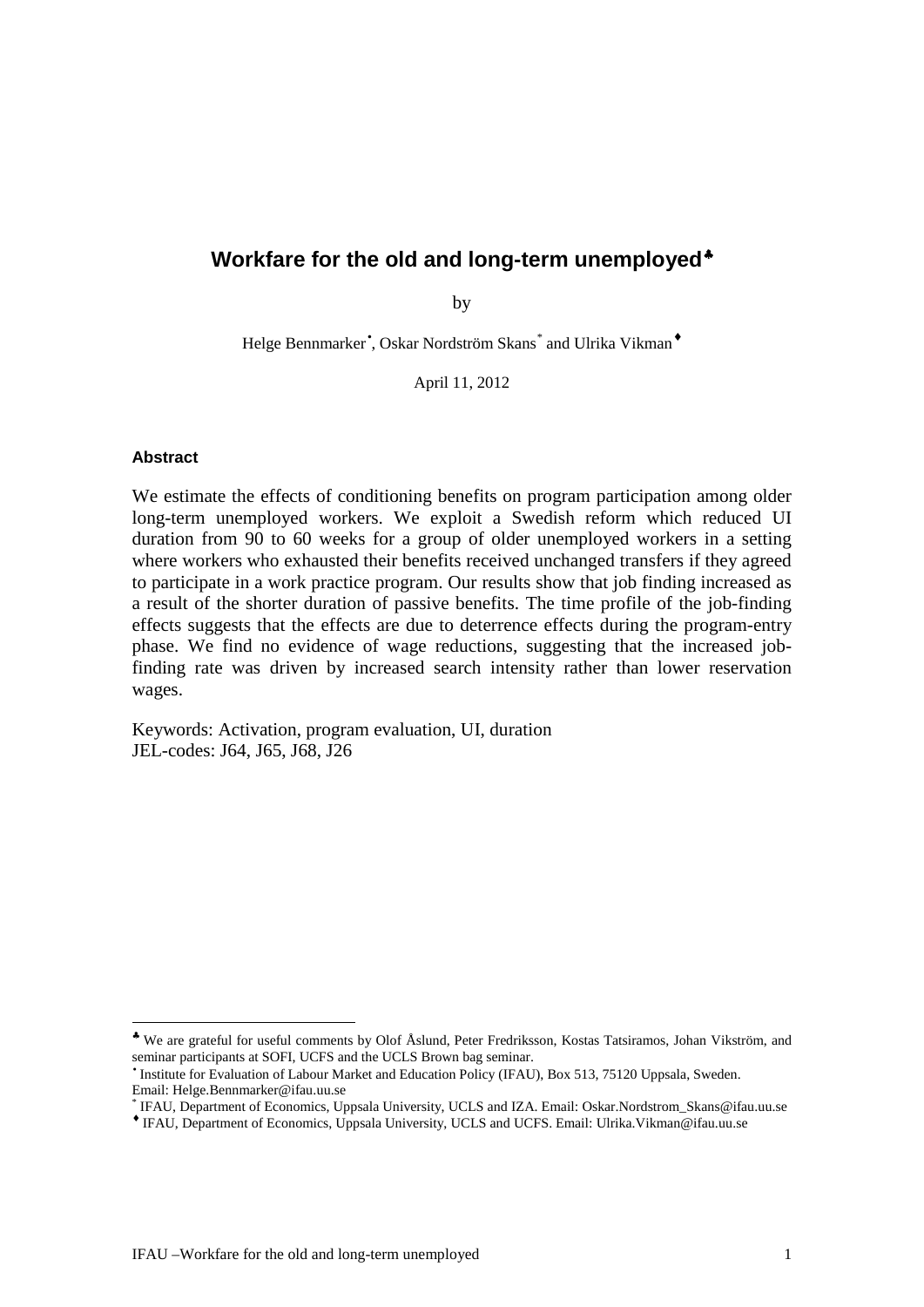# **Table of contents**

| $\mathbf{1}$                      |  |
|-----------------------------------|--|
| $\overline{2}$<br>2.1<br>2.2      |  |
| 3<br>3.1<br>3.2<br>3.2.1<br>3.2.2 |  |
| 3.3<br>$\overline{4}$             |  |
| 4.1<br>4.2<br>4.3<br>4.4          |  |
| 5                                 |  |
|                                   |  |
|                                   |  |
|                                   |  |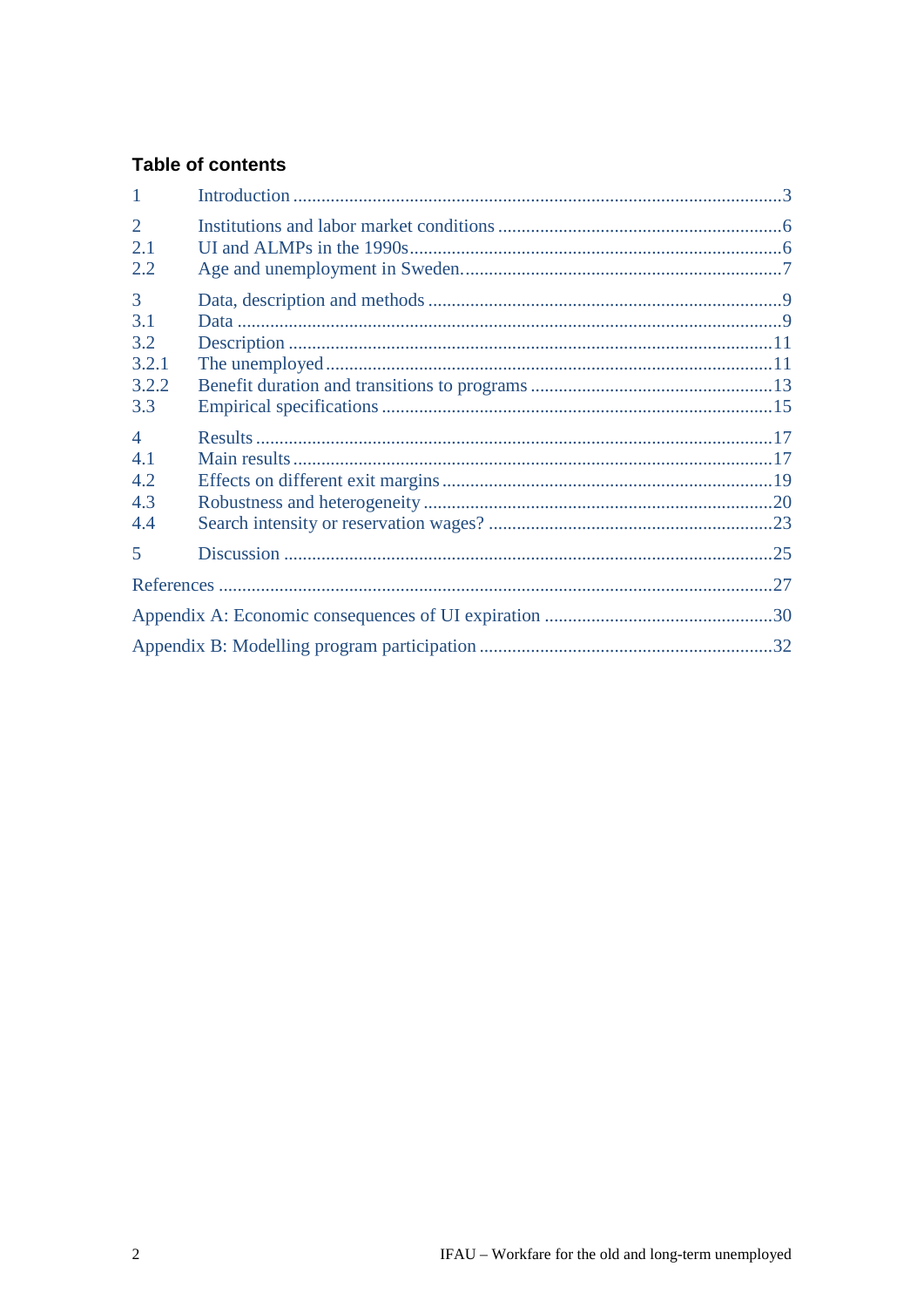# <span id="page-2-0"></span>**1 Introduction**

The burden of unemployment is in many countries to a disproportional extent placed on workers in both ends of the age distribution. The anatomy of unemployment spells does however differ dramatically between the young and the old; where the young on average have high inflow rates into unemployment but short unemployment durations, the opposite pattern holds for older workers. Few old workers become unemployed, but those who do tend to stay unemployed for very long periods of time. In terms of policy, the two groups are also treated remarkably different; while youth unemployment often is tackled by specially provided mandatory activation or workfare programs, old unemployed instead tend to be granted extended periods of passive benefit receipt. One possible rationale for this difference is that the old and jobless are considered unemployable, regardless of which policy measures are used, and that passive financial insurance therefore is to be preferred over workfare policies. This paper contributes to the stock of policy relevant knowledge by studying how the job finding rate is affected by a policy shift from very long passive benefits towards (earlier) workfare policies for older long-term unemployed workers.

There is an existing, quite extensive, literature on how the design of unemployment insurance systems affects unemployment duration. Numerous studies have found that the probability of leaving unemployment increases when job-seekers approach the time of benefit exhaustion (e.g. Addison and Portugal, 2004; Card et al. 2007; Carling et al., 1996; Ham and Rea, 1987; Katz and Meyer, 1990; Meyer, 1990; Roed and Zhang, 2003) and that the unemployment duration increases when maximum benefit duration is extended (e.g. Card and Levine, 2000; Hunt, 1995; Katz and Meyer, 1990; Lalive et al., 2006; Meyer, 1990; Van Ours and Vodopivec, 2006).

The interpretation of benefit exhaustions is, however, likely to vary depending on the institutional context (see e.g. Carling et al., 1996). One reason is that other public transfers may be available when UI-benefits expire. Our data are drawn from Sweden in the 1990s, where expired passive UI-benefits implied that the unemployed got access to other, equally generous, benefits if they agreed to participate in an active labor market program which was universally offered. Thus, benefit exhaustion did not change the financial incentives to search for jobs, but it made program participation an additional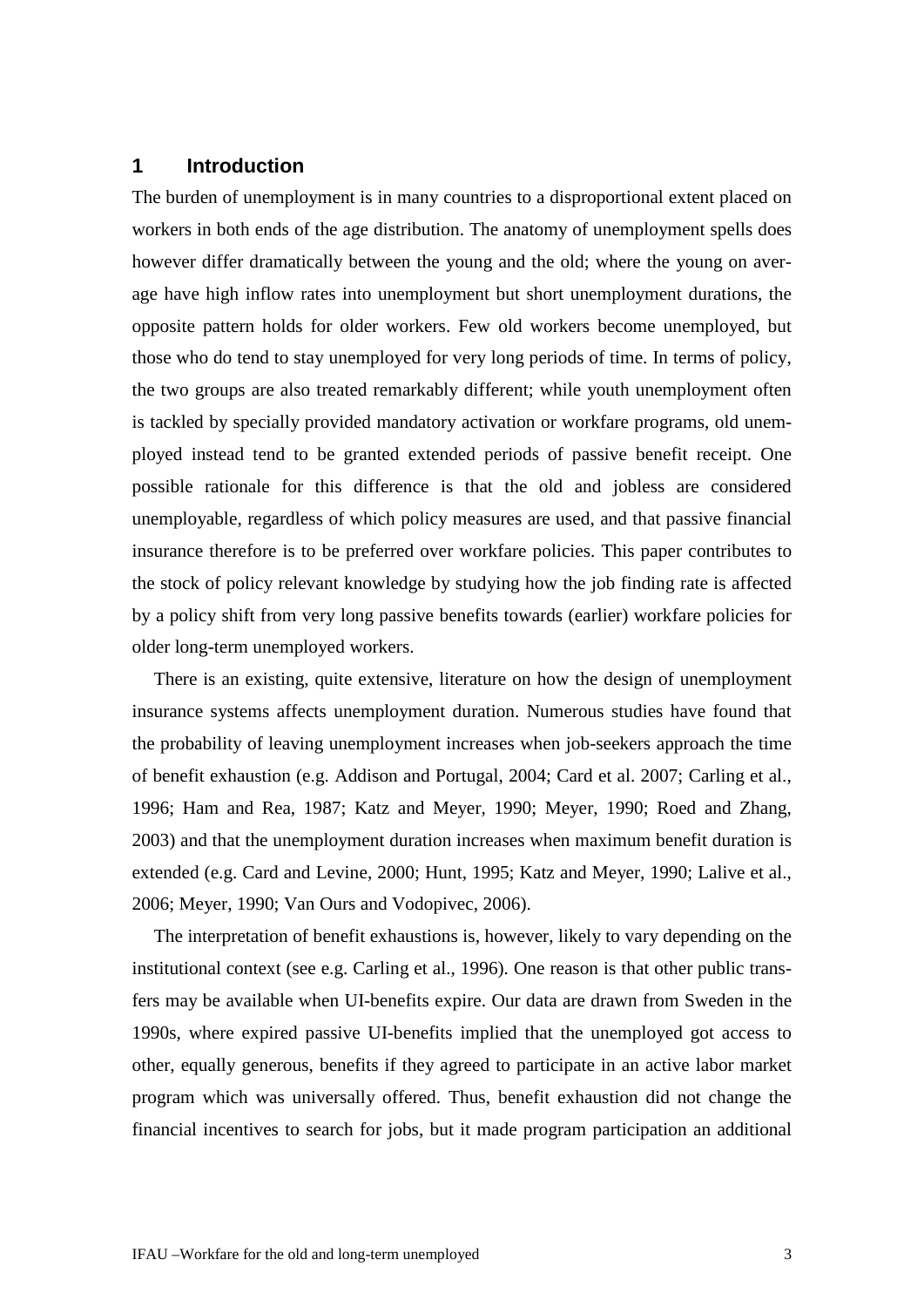requirement for continued benefits. Importantly, programs were available as an *option* already before benefits expired, but became *mandatory* (i.e. a condition for continued benefits) at the time of UI-exhaustion.

There are a number of previous studies on the effects of mandatory programs, in particular for youths. Examples include Carling and Larsson (2005), Forslund and Skans (2006) and de Giorgi (2005) who use age discontinuities to study the impact of mandatory programs on youths in Sweden and the UK, all finding evidence of positive short run pre-program (threat) effects. Dolton and O'Neill (1996, 2002) evaluate the restart program for long-term unemployed in the UK and find positive long run effects, at least for males. Hägglund (2011) analyses a set of randomized experiments in Sweden where job seekers were called to participate in mandatory job-search programs with a few weeks' notice and found evidence of increased job finding before the programs started. These types of pre-program effects are also found by Black et al. (2003), Geerdsen (2006), and Geerdsen and Holm (2007). In a particularly relevant study, Graversen and Van Ours (2008) document the effects of mandatory programs in Denmark using data from an experiment where unemployed workers were randomly assigned into a mandatory program. They find evidence of positive average effects (mainly stemming from increased monitoring), which appear to be particularly large for older unemployed.

Whereas activation has been extensively used (and hence studied) for youths, the policies aimed at older unemployed instead tend to focus on extended durations of passive benefits (see e.g. Tatsiramos, 2010). The theoretical underpinnings for this policy route appear weak, however. Michelacci and Ruffo (2011) argue that the distortions from UI benefits are larger, and that the insurance motive is smaller, among older workers, suggesting that UI-benefits in fact should be less generous for the older unemployed. In general, the probability for unemployed workers to find employment also tends to decrease when approaching retirement age (Hairault et al. 2011). Interestingly, this seems to be a margin that can be affected by policy. Lalive (2008) analyze very clear age and regional discontinuities in an Austrian setting and the results show that extended benefits for older workers leads to longer unemployment spells, but also that the effect becomes enormously large if the UI-periods become sufficiently long to bridge into the retirement system. On the other hand, cutting older workers off benefits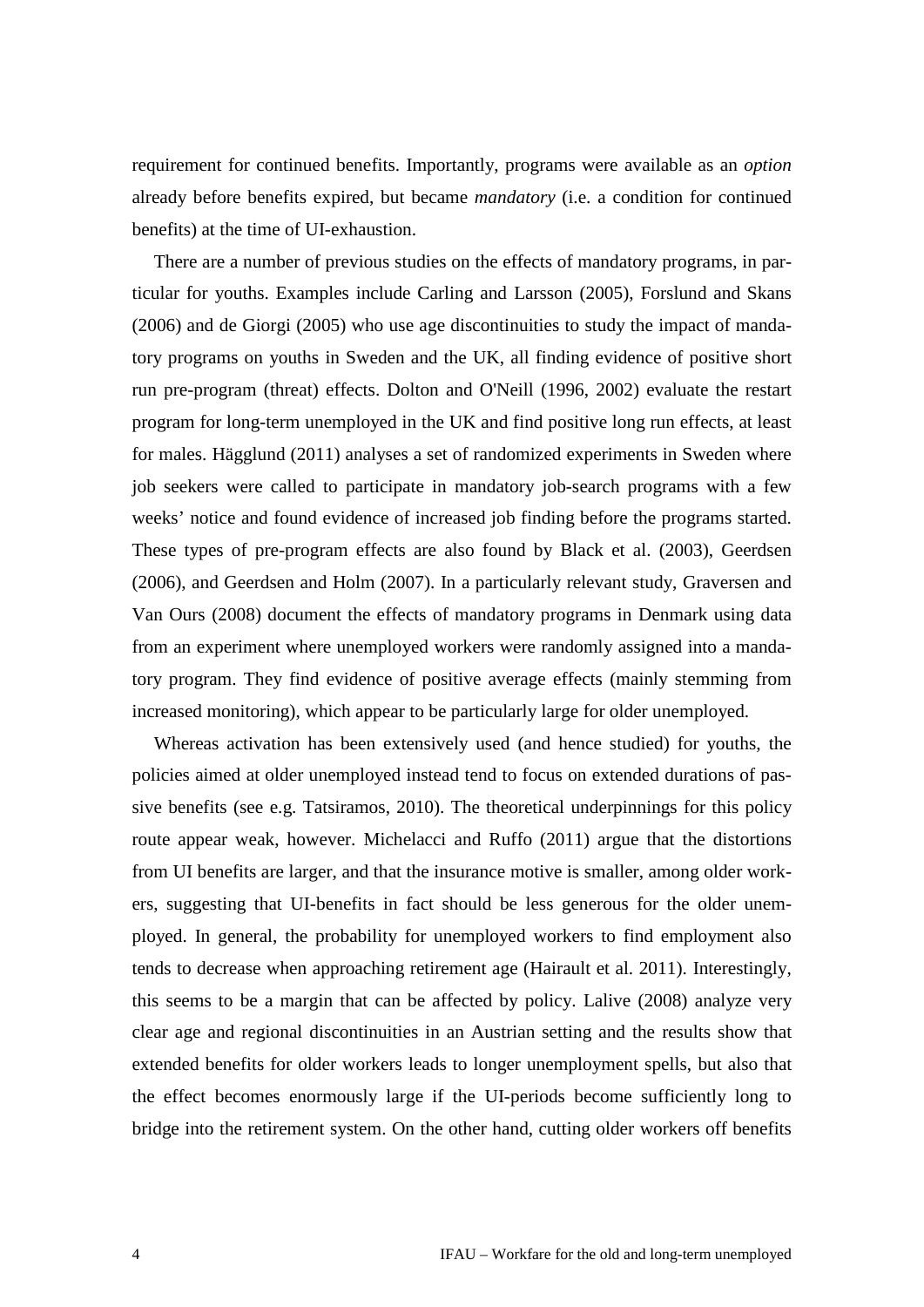altogether may be a politically infeasible policy option, suggesting a potential role for workfare policies. A rationale for making programs mandatory is as a means to verify that the worker is available for work and at the same time reduce the value of unemployment without inducing poverty among those who cannot find employment (see e.g. Andersen and Svarer 2007).

This paper studies a Swedish policy reform in 1998 which raised an age threshold in the UI system and thereby effectively reduced the maximum duration of passive UIbenefits from 90 to 60 weeks for workers aged 55 or 56. Program slots (mostly work practice) were offered to all unemployed who lost their UI-benefits and benefit levels during program participation was exactly at par with the UI system. A new spell of passive benefits was granted after six months of program participation. As expected, the inflow into active labor market programs increased massively around 60 weeks after registration for the covered group.

We analyze the changes in job finding probabilities due to the reform using a control group consisting of a mix of slightly older and slightly younger workers. Our results show that the reform increased transitions to jobs among the covered workers. The effects appear around the time of inflow into the programs, suggesting that the effects are due to the confiscation of leisure, rather than arising from human capital accumulation due to program participation. We further show that the reform caused average monthly earnings among the workers who returned to employment to increase. Assuming that the reform did not improve the average unobserved earnings potential among those finding jobs, this result suggests that the main effects are driven by increased search intensity rather than by reduced reservation wages, and that match quality did not deteriorate.

Overall, the results suggest that earlier, mandatory, program participation may induce older workers to find jobs earlier, that the extensive use of long periods of passive benefits for older workers in many European countries may contribute to long-term unemployment among this group, and that the older workers' unemployment periods can be reduced without inducing poverty among those who are unable to find jobs.

The paper is structured as follows: In Section [2](#page-5-0) we discuss the overall institutions and describe the relevant labor market conditions. In Section [3](#page-8-0) we describe the data and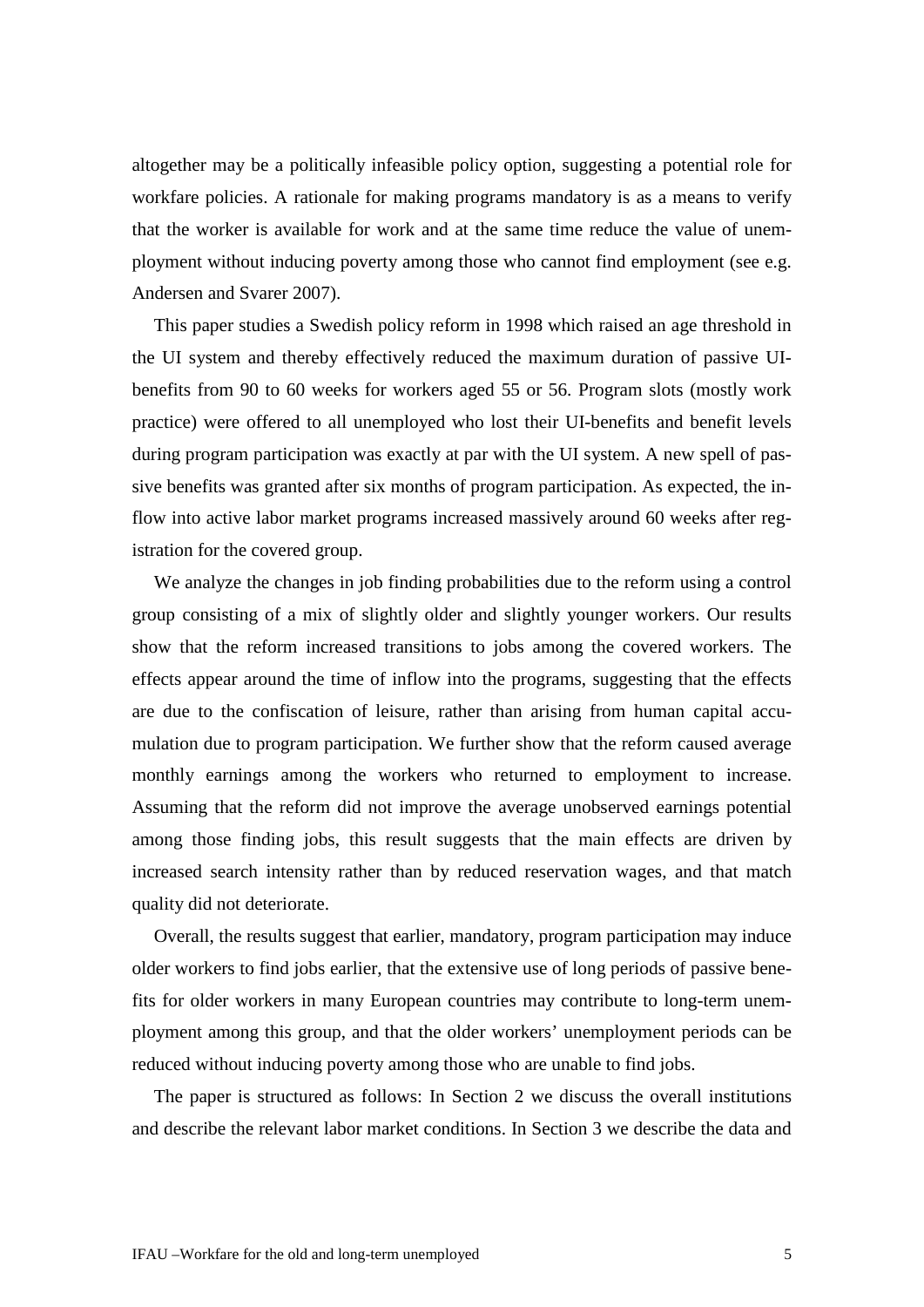the empirical methods. Section [4](#page-16-0) presents the empirical results. Section [5](#page-24-0) provides a discussion.

# <span id="page-5-0"></span>**2 Institutions and labor market conditions**

# <span id="page-5-1"></span>**2.1 UI and ALMPs in the 1990s**

Our empirical analysis uses a reform in the Swedish UI system in 1998. Here we therefore briefly describe the relevant Swedish institutions in the mid to late  $1990s$  $1990s$ .<sup>1</sup> During this period, an unemployed worker was entitled to UI benefits if he or she

- *i*) had been a member (voluntary) of a UI-fund for 12 months,
- *ii)* had been employed for six months before becoming unemployed, and
- *iii)* was registered (and complied with search requirements) at the Public Employment Service (PES).

The PES is responsible for monitoring job search, administrating sanctions, providing job search assistance, and administrating active labor market programs. Program participants receive an alternative transfer, "Activity Support" (AS), with identical benefit levels as in the UI system. Workers who participated in programs (and therefore received AS) did not consume UI-days during the duration of the program.

A particular feature (see e.g. Sianesi, 2008) was that UI-recipients who participated in an active labor market program lasting for at least six months re-qualified for a new period of passive UI-benefits. Thus, it was possible to remain on benefits for an indefinite time period by "cycling" between UI and AS.

New UI spells started with a five day uncompensated waiting period after which, for most workers, UI lasted for approximately 60 weeks (300 work days). Workers aged 55 or older after 60 weeks and who became unemployed before January 1, 1998 were however given 30 additional weeks (150 work days) of passive UI benefits. The age threshold was raised from 55 to 57 for unemployment spells beginning after January 1, 1998.

When passive UI benefits expired after 60 or 90 weeks, unemployed workers were offered to participate in a labor market program, and hence receive unchanged transfers

<span id="page-5-2"></span> $1$  For a more detailed description, see Carling et al (1996).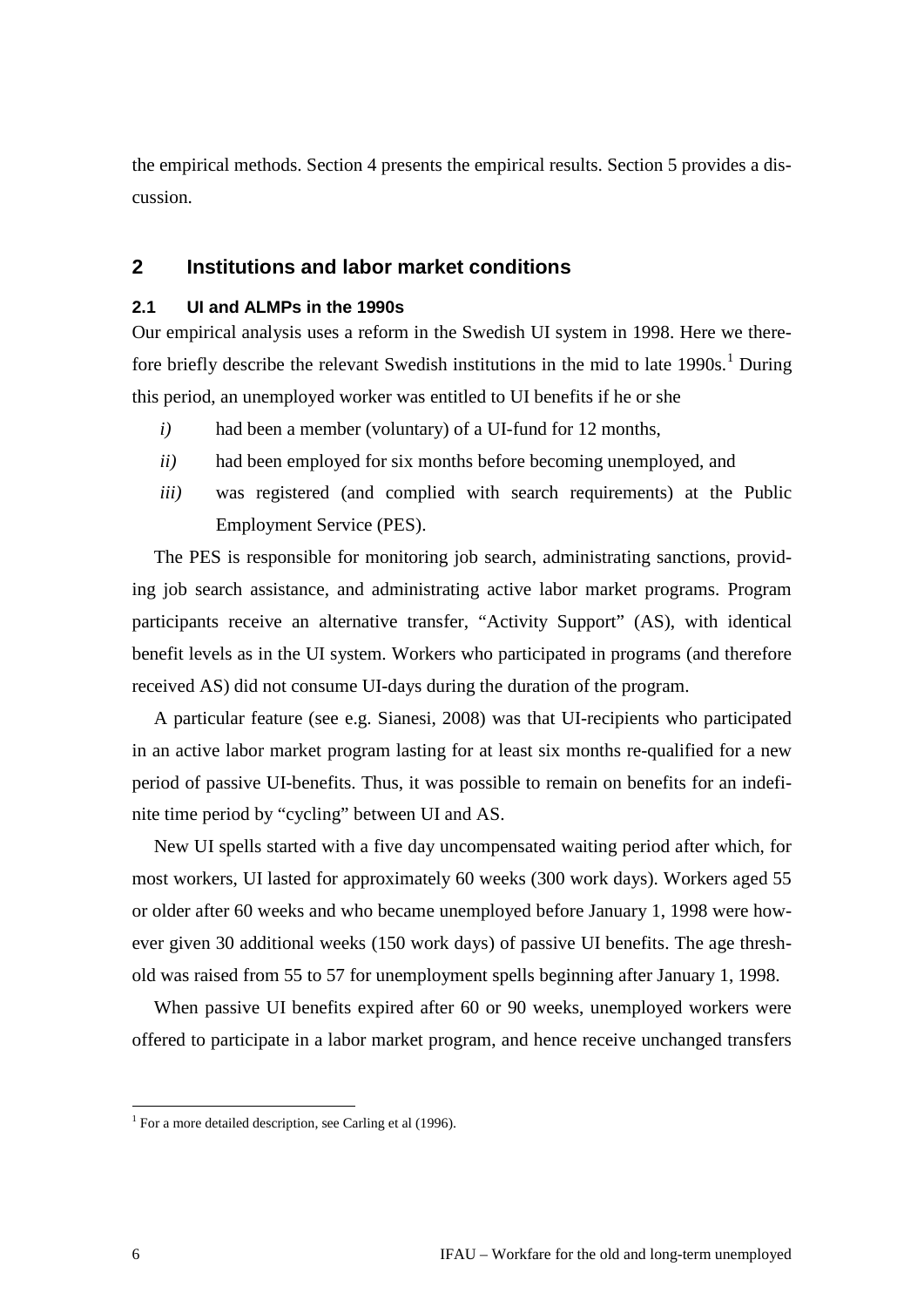through the AS-system. The contents of the programs could vary, but the primary focus was on work practice schemes.

The benefit levels were determined by the previous wage with a 75 percent replacement rate until 31th of August 1997 and thereafter with an 80 percent replacement rate. There was a floor compensation of [2](#page-6-1)30 SEK  $(29 \text{ USD})^2$  and a cap of 564 SEK (71 USD) until end of December 1997 when they were changed to 240 SEK (30 USD) and 580 SEK (73 USD) respectively. All of these numbers refer to both the UI and AS systems. A major reform in February 2001 changed many features of the system, in-cluding an abolishment of the age threshold for UI duration.<sup>[3](#page-6-2)</sup>

In [Appendix A](#page-29-0) we illustrate the evolution of transfers and disposable income over the course of unemployment spells for older long-term unemployed workers. The data show that the net level of insurance (accounting for all taxes and transfers) was high, disposable income never fell below 74 percent of the pre-unemployment disposable income. The data are also fully in line with the institutional description above; UI payments fell in the second full year after job loss, but other transfers (AS) fully compensated.

### <span id="page-6-0"></span>**2.2 Age and unemployment in Sweden.**

The period under study, with the reform taking effect at the beginning of 1998, was one of recovery from a very deep recession, as shown in [Figure 1.](#page-7-0) The figure also shows that, as in most countries, unemployment is higher among the youths than among prime aged and older workers in Sweden. Unemployment among 55 to 64 year olds on the other hand has remained around the unemployment rates of prime-aged workers.

Although the unemployment rates among older workers do not stand out as particularly troubling in the Swedish context, this is entirely driven by low rates of unemployment inflow. The time it takes to find a job increases monotonically over the age distribution (see [Figure 2\)](#page-7-1).

 <sup>2</sup> According to the exchange rate of about 8 SEK/USD in January 1998.

<span id="page-6-2"></span><span id="page-6-1"></span><sup>&</sup>lt;sup>3</sup> Since 2001 workers are transferred into a never-ending (but low-intensive) program when passive UI-benefits expire. During 2001 to 2006 case workers at PES were given discretion over whom to offer extended benefits (an additional 60 weeks) and whom to place in mandatory programs after 60 weeks. Currently the 60 week limit for mandatory programs is binding for all except parents with children (90 weeks), and for youths (90 days). Participants receive AS when UI-benefits have expired also in the current system, but benefit levels can be lower.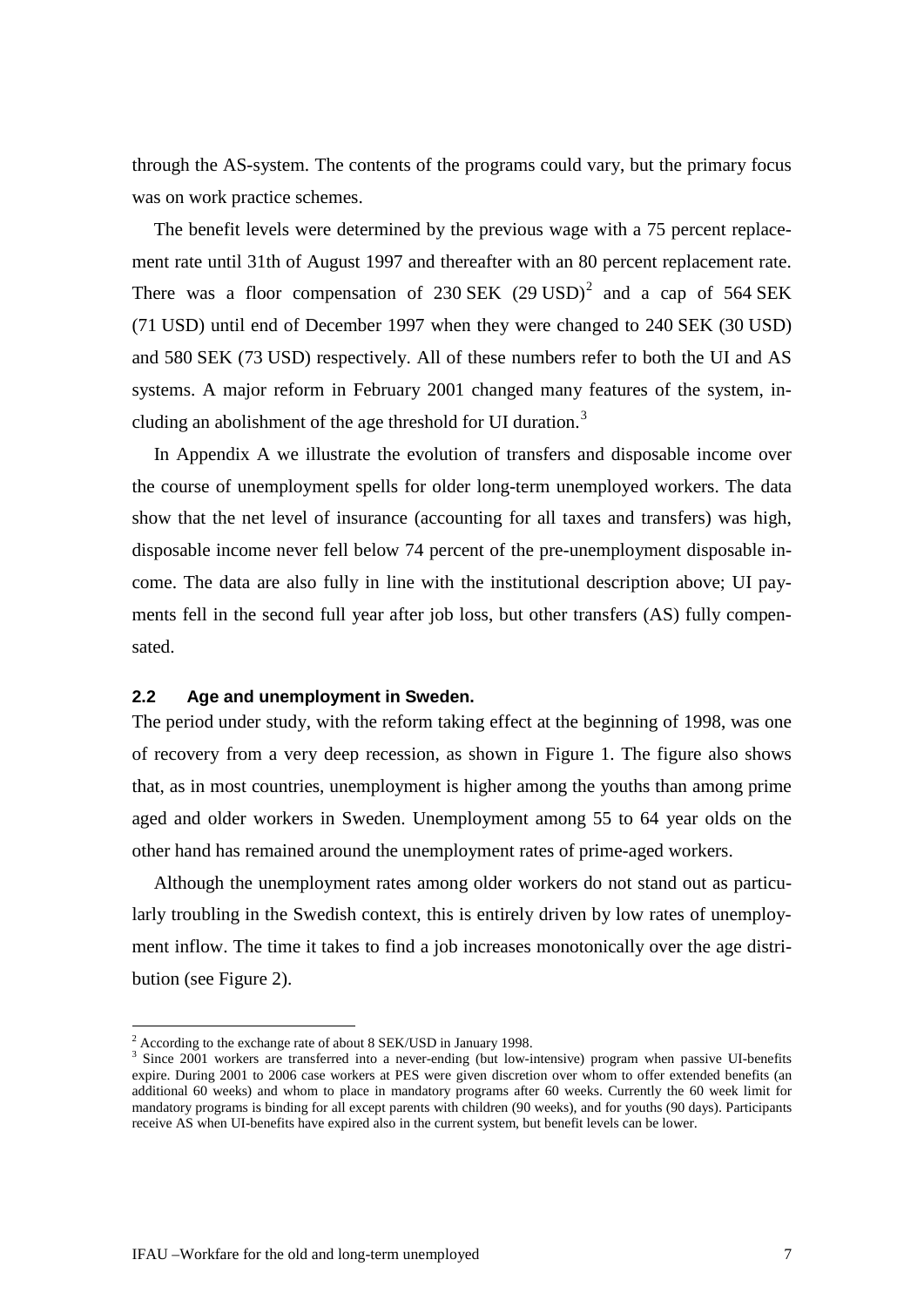

<span id="page-7-0"></span>**Figure 1** Unemployment rates by age in Sweden, according to OECD[4](#page-7-2)



# <span id="page-7-1"></span>**Figure 2** Median unemployment duration (in days) to jobs, by age at inflow (PES data) in 1997 and 2007

Note: Based on own calculations. The two vertical lines indicate the age span used in this paper.

<span id="page-7-2"></span> <sup>4</sup> We truncate the data series in 2004 due to a major break in the data series in 2005.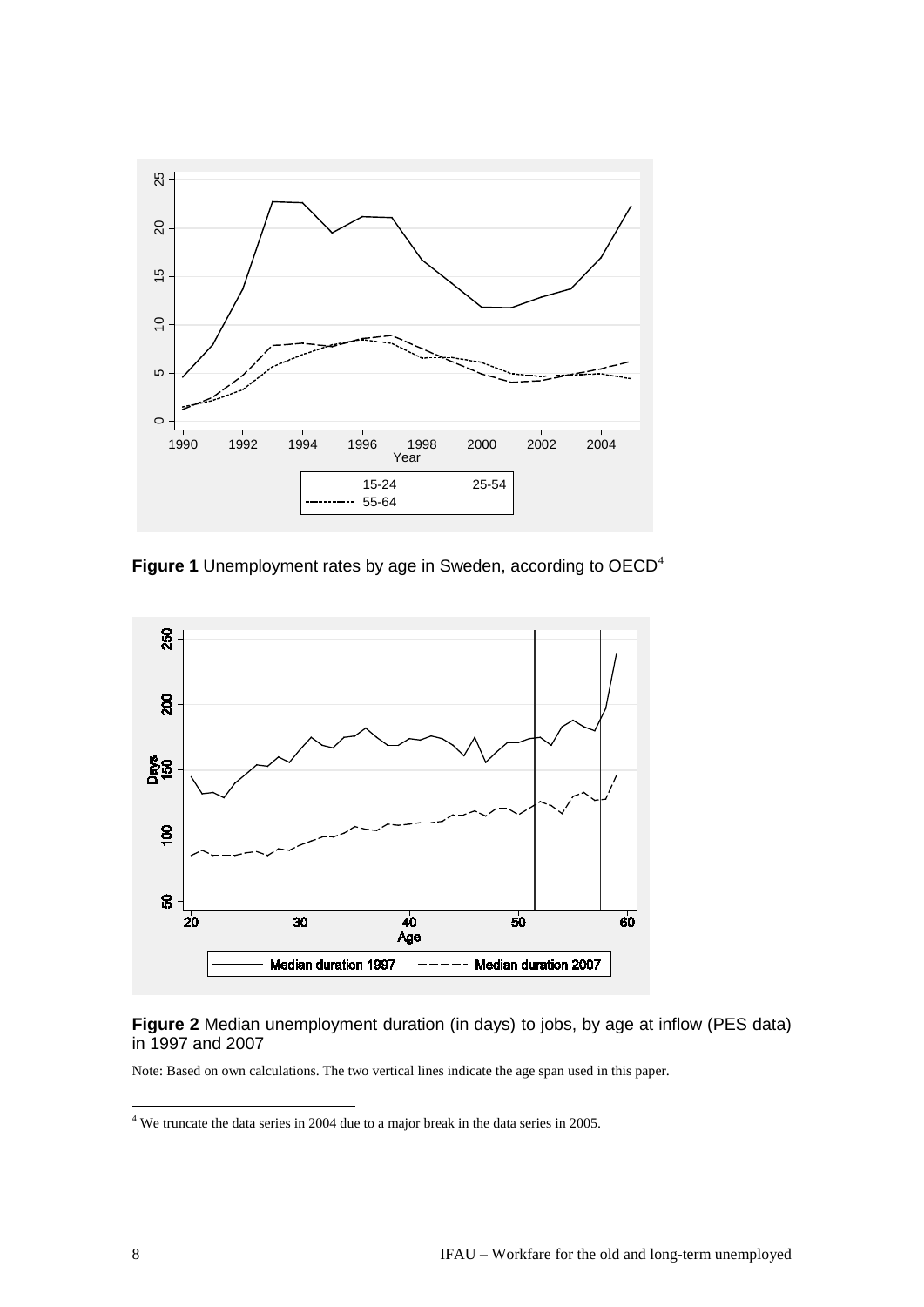# <span id="page-8-0"></span>**3 Data, description and methods**

### <span id="page-8-1"></span>**3.1 Data**

The data used in this paper are all drawn from population wide registers in the IFAUdatabase. We combine data originating from Statistics Sweden, the PES, and the UIfunds. More specifically, we use the PES registers on unemployment spells (HÄNDEL), the UI-payment register (AKSTAT), an income and population register (LOUISE) and tax records of employer-employee transfers (RAMS).

The PES register is an event database which records start and end dates of registered unemployment spells (registration is a prerequisite for UI and AS benefits) as well as reasons for exits, together with start and end dates of various forms of "search categories" such as ("open") unemployed job search, on-the-job search, and participation in active labor market programs (ALMPs).

We construct our study population from the inflow into PES-registered unemployment among workers who are eligible for UI-benefits. In order to exclude workers with ongoing UI-spells we restrict the sample to workers who had a maximum of 10 days of unemployment during the year before registration. For the same reason, we also exclude workers who participated in some form of subsidized employment during the preceding year. We further require that they receive payments from the UI-fund. In order to increase precision we also exclude very short unemployment spells (lasting 5 weeks or less) under the assumption that the outflow this early is unaffected by changes in UIrules which cover those that remain unemployed for at least 60 weeks.

Our empirical models (see below) analyses hazards from unemployment to jobs. We use a definition of unemployment which as closely as possible mimics official definitions of unemployment, letting PES-registration proxy for active job search. We therefore consider workers as unemployed if they are registered at the PES as long as they are not being registered as searching on the job. On-the-job search include those in temporary, part-time and partly subsidised employment. Participants in active ALMPs such as work practice or training are considered as unemployed. Unemployed who exit to a job according the the PES registers, or who spend more than 10 days registered as searching on the job, are considered as having found a job. Other exits are censored in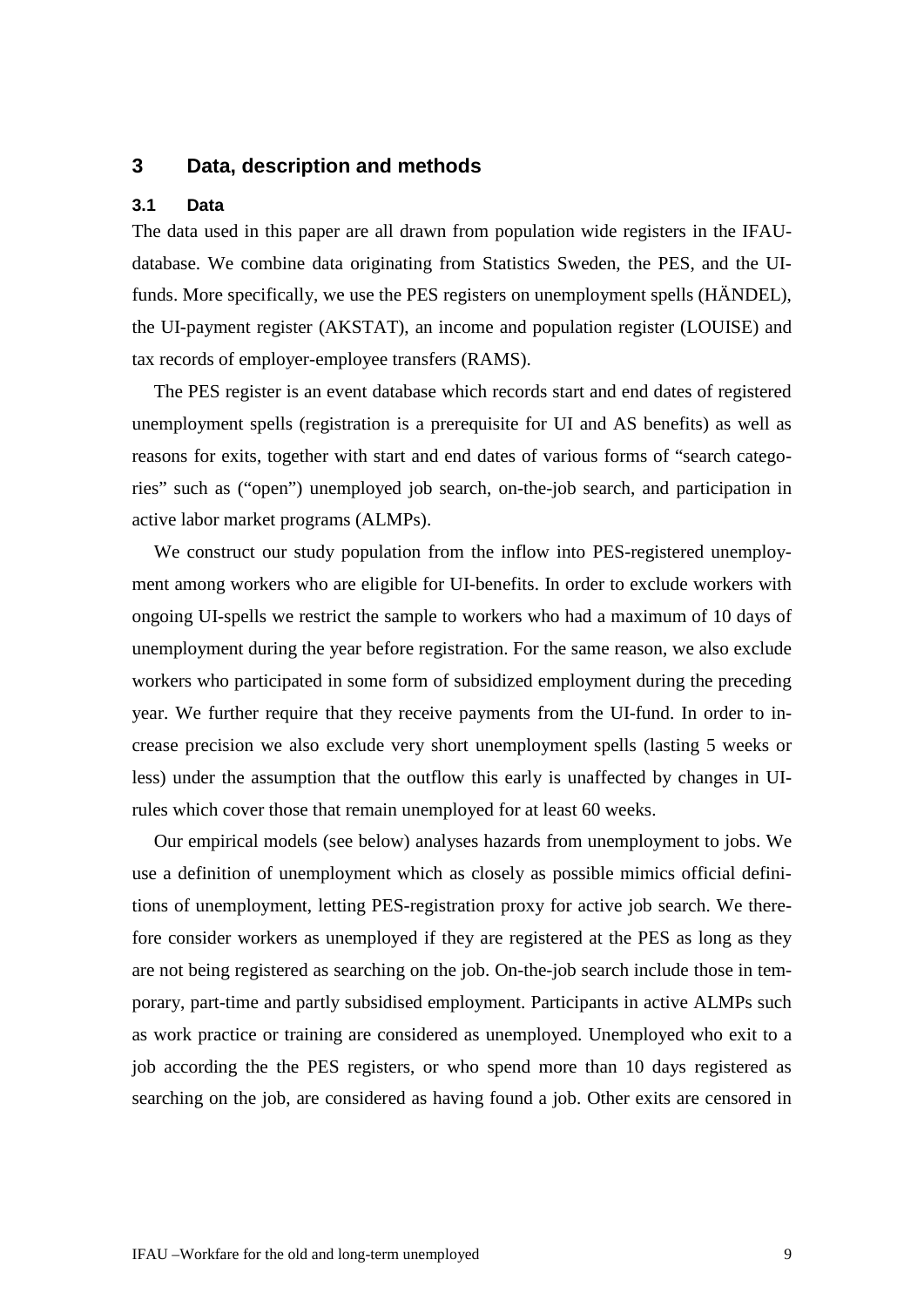our main specification. We also censor all spells after 120 weeks, as well as spells reaching into February 2001 when the entire UI system was reformed.

As an alternative source of information regarding outcomes we use a register of the total annual earnings received by each worker from each employer, as well as the first and last remunerated month during that year and employer-employee combination. We use these data for two purposes. The first is to analyse the impact of earnings conditional of job-finding. The second is as an alternative measure of transitions into employment. In order to quantify transitions, we code workers as employed in the first month where earnings (from all jobs) exceed one third of a minimum wage (corresponding to the 10 day limit).<sup>[5](#page-9-0)</sup> These data are however somewhat imprecise in terms of the exact measurement of when employment takes place since the month indicators refer to the time of payment (not the time of work) and since missing month indicators are indistinguishable from spells lasting from January to December in our raw data. We therefore focus our main analysis on the more precise PES data.

Our key explanatory variables are age and calendar year. The combination of these defines the duration of passive UI-benefits. Consistent with the UI-rules, we define *year* as the year of inflow, and *age* in years 60 weeks after the start of the UI-spell.

As controls we include a very rich set of variables capturing seasonality, socioeconomic status, and previous labor market experience. The variables include gender, immigration status, three indicators for level of education, and a marital status indicator from population registers. From the PES register we code calendar month of entry, days unemployed previous four years, indicators for previous (two to four years back) $<sup>6</sup>$  $<sup>6</sup>$  $<sup>6</sup>$ </sup> unemployment, a disability indicator,<sup>[7](#page-9-2)</sup> and ten indicators for type of municipality<sup>[8](#page-9-3)</sup>.

<span id="page-9-0"></span> $5$  The minimum wage is calculated as the 10th percentile in the overall wage data using data from the Structure of Earnings Statistics.

<span id="page-9-2"></span>

<span id="page-9-1"></span><sup>&</sup>lt;sup>6</sup> One year back all individuals are working due to the restrictions we put on our sample.<br><sup>7</sup> Recorded disabilities are heavily affected by unemployment duration (see Johansson and Skedinger 2009) and are, in our data,

<span id="page-9-3"></span><sup>&</sup>lt;sup>8</sup> Grouped according to classification by Swedish Association of Local Authorities and Regions (SKL): Metropolitan centre, metropolitan suburban, larger centre, larger suburban municipality, commuting municipality, smaller tourism oriented municipality, smaller goods producing municipality, rural municipality, municipality in densely populated area, municipality in mainly unpopulated area.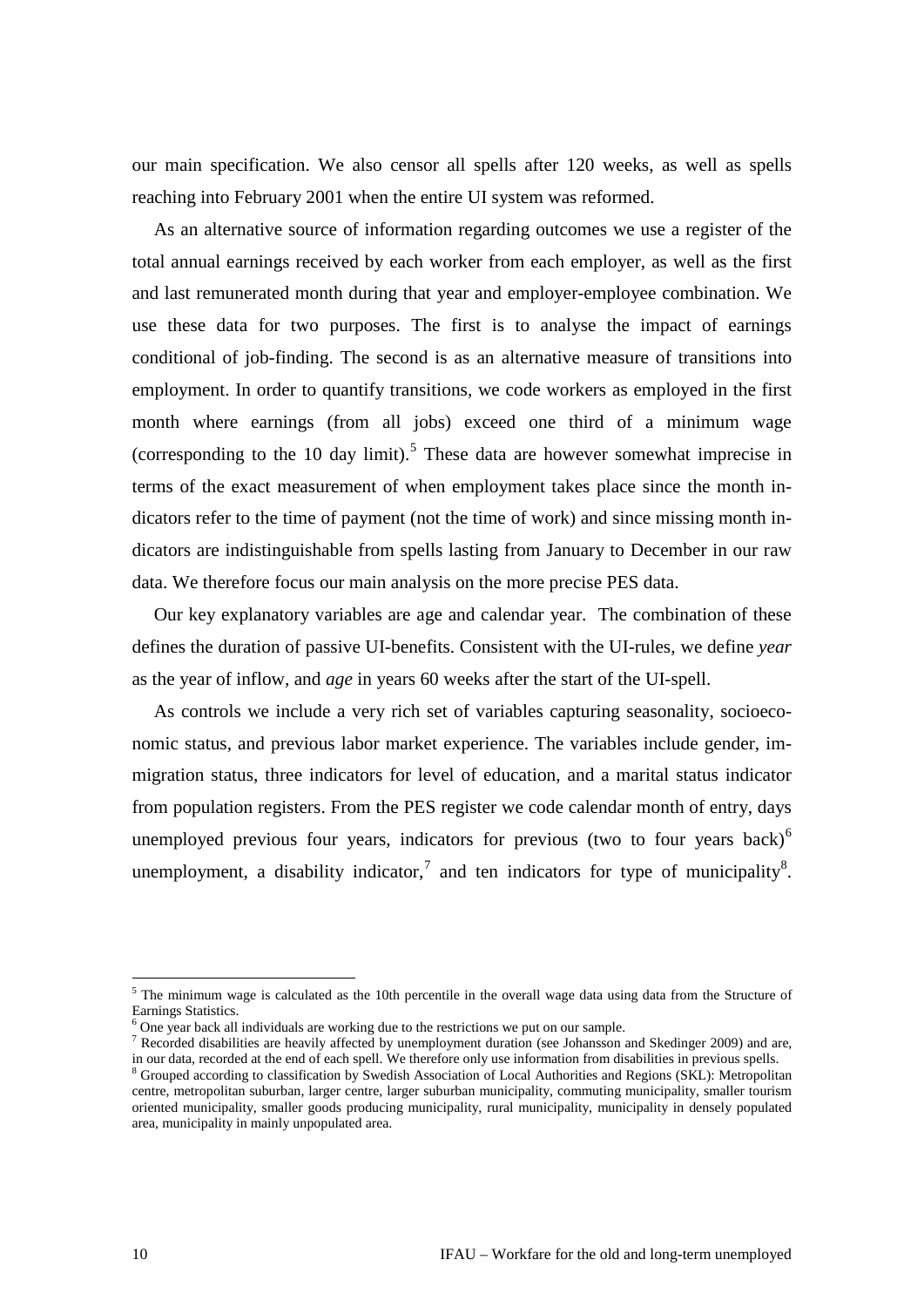Finally, we include ten indicators for previous occupations<sup>[9](#page-10-2)</sup> as well as the wage underlying the UI-benefit level, all drawn from the UI-records.

# <span id="page-10-0"></span>**3.2 Description**

### <span id="page-10-1"></span>**3.2.1 The unemployed**

We start by describing our sample of workers. In [Table 1](#page-11-0) we show descriptive statistics for pre-determined characteristics. We provide four descriptive columns, before (1996– 97) and after (1998–99) the change in age threshold for the "control group" (i.e. workers aged 53–54 and those aged 57–58) and for the treatment group (workers aged 55–56). In the final column we show the differences in differences between these. We use the composite control group (i.e. a mix of slightly older and younger workers) since using any of the two parts (older or younger) separately gives us a very unbalanced experiment in terms of background characteristics due to age and cohort differences.

Starting with the overall characteristics of the sample, we see that the average age is close to 56 as expected. Slightly less than half are female and nearly two thirds are married. A large fraction of the sample is low educated, which is natural due to the cohorts involved (born in 1938–46). Almost 90 percent are Swedish born and half of the immigrants are from one of the neighbouring Nordic countries. The average worker had approximately 100 days of registered unemployment during the four years preceding the analyzed spells, and the proportion of individuals being unemployed at all during two, three or four years before the current spell is between 15 and 22 percent. Between one and two percent of workers had a recorded disability from a previous unemployment spell. Pre-unemployment wages are slightly higher than the wage corresponding to the UI cap,  $^{10}$  $^{10}$  $^{10}$  and about half (somewhat increasing over time) received the maximum (cap) UI benefit level.

<span id="page-10-2"></span> <sup>9</sup> Based on UI-fund information, indicators for each of the 8 largest funds and the rest aggregated into one residual white collar category and one residual blue collar category.

<span id="page-10-3"></span> $10$  Ranging from about 15,000 SEK to 16,000 SEK during the period, depending on the replacement rate and the level of the cap.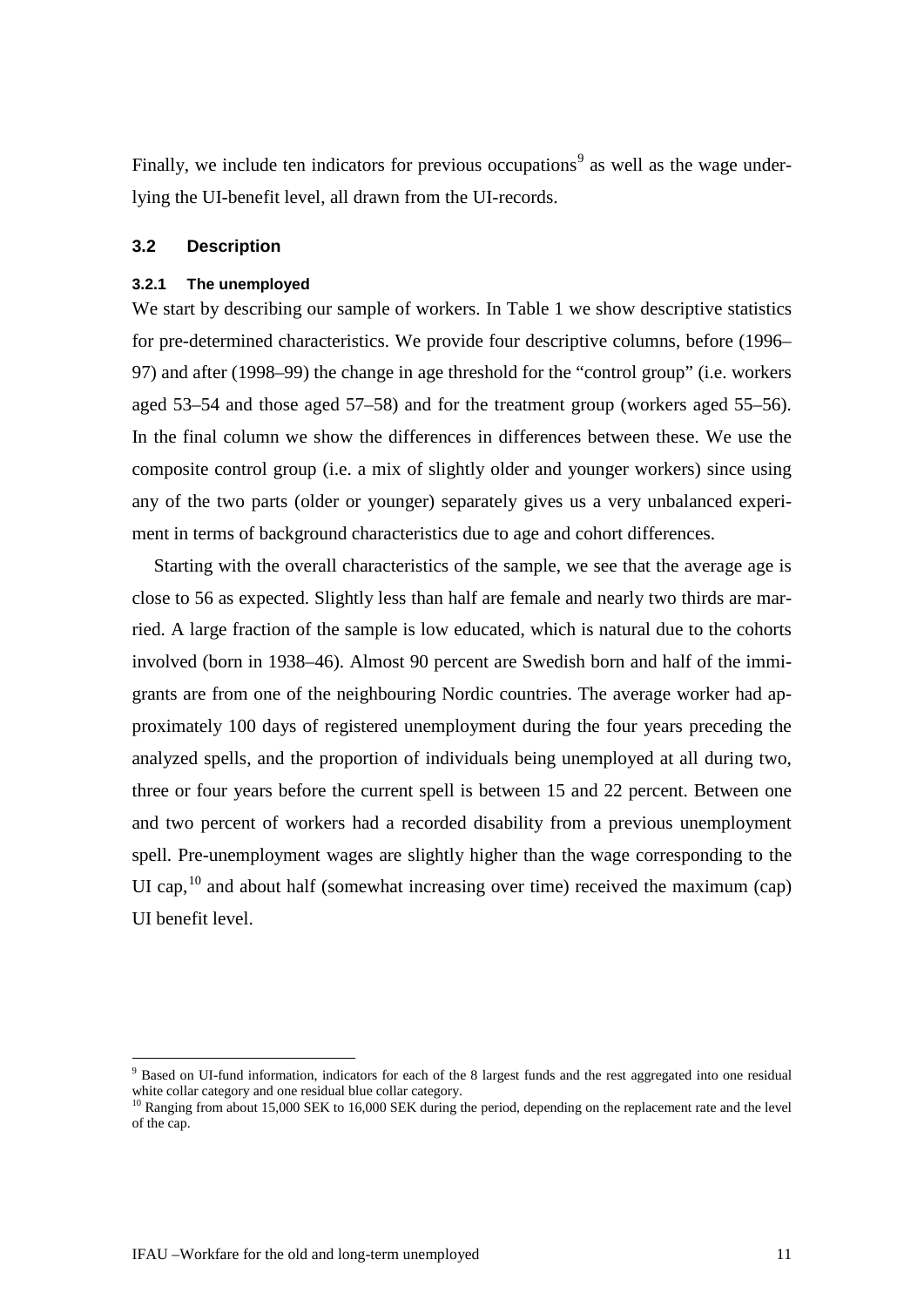|                             | 1996-1997 |           | 1998-1999 |           |              |
|-----------------------------|-----------|-----------|-----------|-----------|--------------|
|                             | Control   | Treatment | Control   | Treatment |              |
|                             | mean      | mean      | mean      | mean      | <b>DD</b>    |
| Age after 60 weeks          | 55.75     | 55.98     | 55.90     | 55.99     | $-0.136$ *** |
| Female                      | 0.444     | 0.447     | 0.436     | 0.432     | $-0.007$     |
| Married                     | 0.656     | 0.640     | 0.630     | 0.640     | $0.027***$   |
| <b>Schooling</b>            |           |           |           |           |              |
| Compulsory or less          | 0.412     | 0.416     | 0.388     | 0.388     | $-0.003$     |
| Upper secondary             | 0.433     | 0.419     | 0.450     | 0.446     | 0.010        |
| Tertiary                    | 0.155     | 0.166     | 0.162     | 0.166     | $-0.006$     |
| Immigration status          |           |           |           |           |              |
| Born in Sweden              | 0.891     | 0.896     | 0.892     | 0.908     | 0.011        |
| Other Nordic country        | 0.054     | 0.049     | 0.051     | 0.043     | $-0.003$     |
| Western Europe              | 0.020     | 0.018     | 0.015     | 0.016     | 0.002        |
| Eastern Europe              | 0.019     | 0.022     | 0.022     | 0.019     | $-0.006$     |
| Born outside Europe         | 0.015     | 0.015     | 0.019     | 0.014     | $-0.004$     |
| Labor market history        |           |           |           |           |              |
| Days in unemployment        | 112       | 106       | 118       | 115       | 3.4          |
| during previous 4 years     |           |           |           |           |              |
| Unemployed 2 years earlier  | 0.169     | 0.159     | 0.156     | 0.159     | 0.013        |
| Unemployed 3 years earlier  | 0.223     | 0.208     | 0.204     | 0.200     | 0.011        |
| Unemployed 4 years earlier  | 0.209     | 0.198     | 0.225     | 0.221     | 0.007        |
| Disability (previous spell) | 0.016     | 0.018     | 0.018     | 0.016     | $-0.003$     |
| Previous wage (1000 SEK)    | 16.03     | 16.10     | 17.18     | 17.25     | $-0.003$     |
| Receiving max UI            | 0.422     | 0.424     | 0.570     | 0.567     | $-0.006$     |
| <b>Observations</b>         | 8,717     | 4,132     | 8,107     | 4,190     | 25,148       |

<span id="page-11-0"></span>**Table 1** Descriptive statistics for treatment and controls before and after the reform

Note: Description of the used data set. DD estimates are from regressions with treatment and year interval dummies, and the estimates show the impact of the interaction of these. Standard errors are available upon request.  $* p < 0.10$ , \*\*  $p < 0.05$ , \*\*\*  $p < 0.01$ .

The final column shows DD estimates of the effect of the reform on the characteristics of the unemployed. Most of the covariates are extremely well balanced. In particular this holds for all variables capturing previous labor market performance. We do however find a very marginal significant effect on the fraction of east European immigrants, as well as significant effects on the fraction married and on the average age. Although the latter effect is quite small, and do not seem to be important enough to affect any of the other covariates (except for the marriage rate), we will analyze its importance for the results in the robustness section.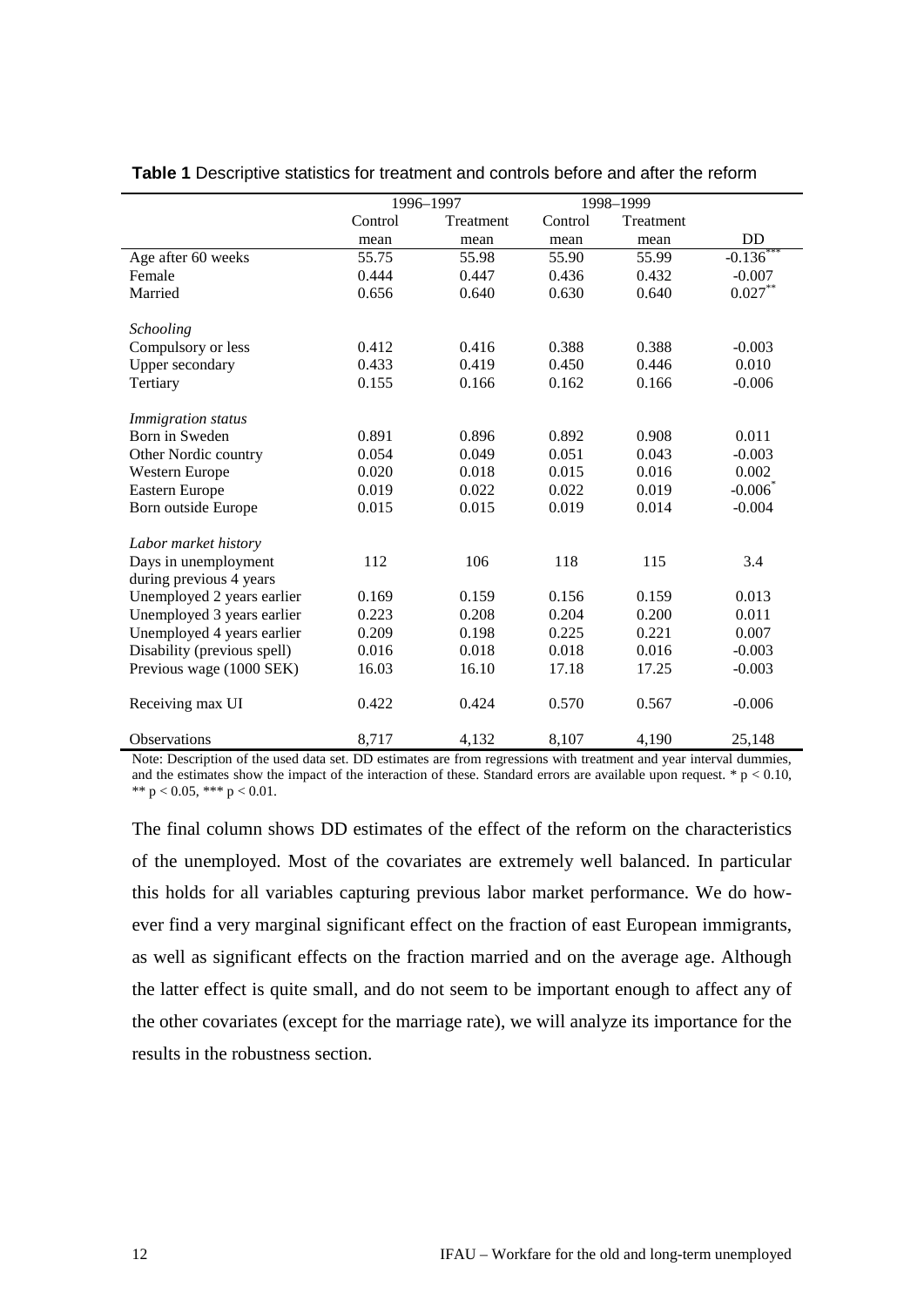| $\frac{1}{2}$ . The state is the state in the state in the state in the state in the state in the state in the state in the state in the state in the state in the state in the state in the state in the state in the state in t |           |           |         |           |
|-----------------------------------------------------------------------------------------------------------------------------------------------------------------------------------------------------------------------------------|-----------|-----------|---------|-----------|
|                                                                                                                                                                                                                                   | 1996–1997 |           |         | 1998–1999 |
|                                                                                                                                                                                                                                   | Control   | Treatment | Control | Treatme   |
| Regular employment                                                                                                                                                                                                                | 34.17     | 32.79     | 33.64   | 34.32     |

<span id="page-12-1"></span>

|  | Table 2 Reasons for exits from unemployment |  |  |  |  |  |  |
|--|---------------------------------------------|--|--|--|--|--|--|
|--|---------------------------------------------|--|--|--|--|--|--|

*Note*: Spells are censored due to time after 120 weeks and in February 2001. "Other jobs" include exits to part time jobs, temporary jobs, partly subsidized self-employment and partly subsidized regular employment. "Other exits" include transfers to other authority.

Other jobs 31.90 35.31 29.91 31.12

Studies 2.88 1.48 3.21 2.60 Lost contact 2.93 3.24 3.00 3.27<br>Other 9.44 8.42 10.92 10.29 Other 9.44 8.42 10.92 10.29

Censored due to time 18.68 18.76 19.33 18.40

Observations 8,717 4,132 8,107 4,190

Finally, [Table 2](#page-12-1) shows reasons for exiting ongoing unemployment spells within the sample. About two thirds of the subjects exit to jobs, half of which exit to regular full time employment and the other half to jobs including temporary jobs and part time jobs. Some caution is however warranted in interpreting the relative magnitudes since the distinction between different forms of job exits in the data somewhat arbitrarily depends on how individual case workers choose to record the events. In our empirical analysis we treat all job exits as positive outcomes and perform a number of robustness checks regarding how to treat other exits.

### <span id="page-12-0"></span>**3.2.2 Benefit duration and transitions to programs**

[Figure 3](#page-13-0) describes the flows into programs over the duration of an unemployment spell from the registration at PES. The first panel is for the period before the reform which shortened UI-duration for workers aged 55 to 56 and the second panel is for the period after. The vertical lines at 60 and 90 weeks indicate the two thresholds for when benefits on uninterrupted UI will expire depending on age and period. There are three lines in each panel, one for the younger part of control group which always had 60 weeks of UI (aged 53–54), one for the treatment group where the duration changed (aged 55–56) and one for older part of the control group which remained at 90 weeks throughout (aged 57–58).

Treatment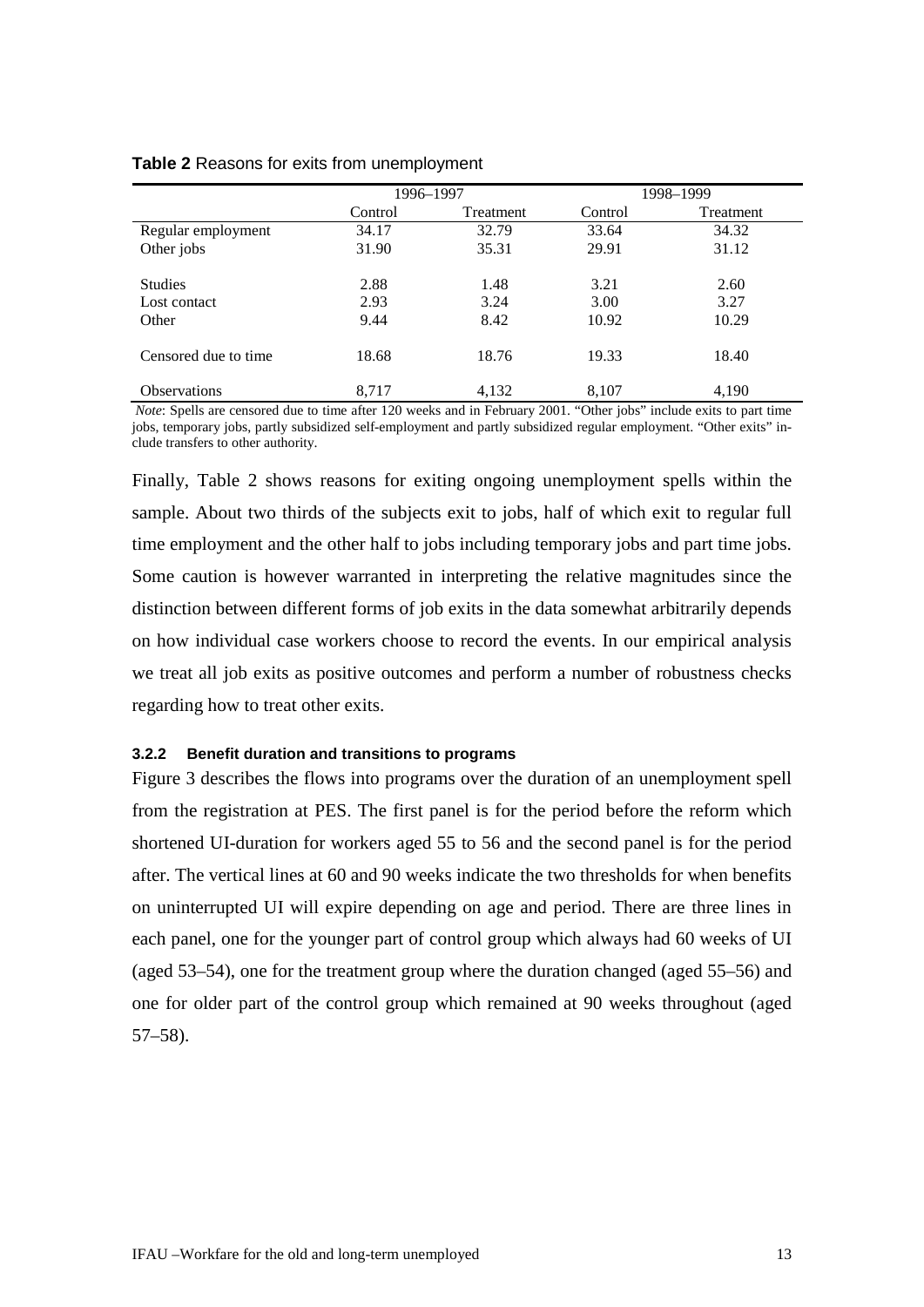

<span id="page-13-0"></span>**Figure 3** Smoothed hazard estimates to program by age

Firstly, we see that there is a very clear peak at benefit expiration for each of the three groups. The fact that the peaks are bell shaped rather than perfectly aligned with the 60/90 week thresholds is expected since some workers may choose to enter ALMPs earlier, whereas other workers may postpone the expiration of benefits by taking shorter breaks in the UI-sequence. In particular, we do not treat short low-intensive job search programs whose participants also are financed through AS as ALMPs in this context. This "fuzziness" implies that our analysis should be interpreted in a reduced-form sense; we estimate the effects of changing expectations regarding the maximum duration of passive benefit weeks for workers who remain in unemployment.

Secondly, the figure shows that the reform moved the treatment group from exactly mimicking the older part of the control group to mimicking the younger part of the control group equally precise. We interpret this as showing that the reform affected program placement around benefit exhaustion as intended.

Since the focus of this paper is on the effects of changes in the duration of passive UI-benefits, it is useful to briefly describe the kinds of programs that were offered jointly with the AS-benefits when UI-benefits expired. In [Table 3](#page-14-1) we show the composition of programs for those who enter active labor market programs in the 30 week interval surrounding the expiration of passive benefits. The table shows that although there was a shift over time towards training (driven by computer training courses) the main thrust of the programs were offered as various forms of work practice programs.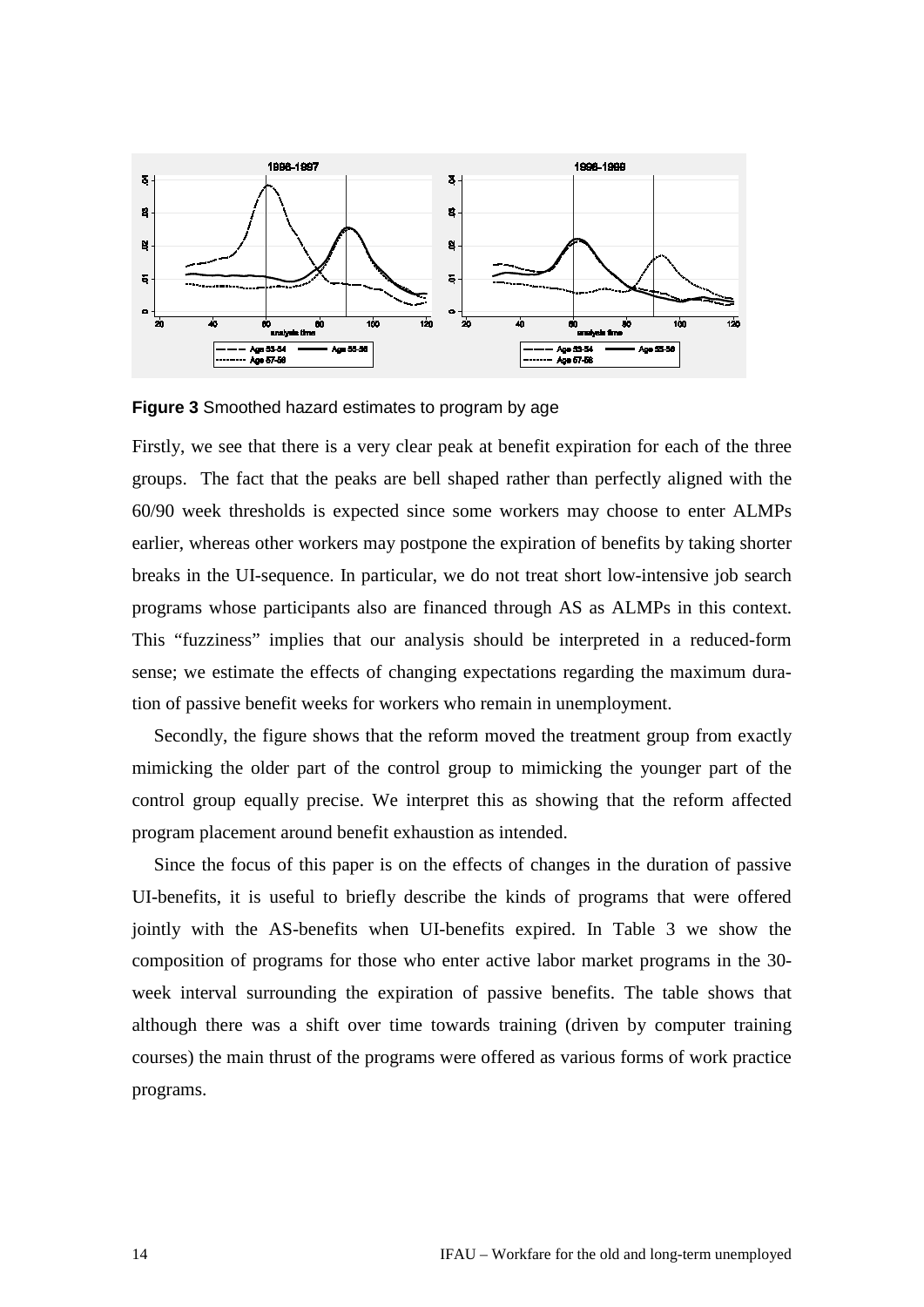#### <span id="page-14-1"></span>**Table 3** Programs around end of UI

|                       | 1996-1997 |           |         | 1998-1999 |
|-----------------------|-----------|-----------|---------|-----------|
|                       | Control   | Treatment | Control | Treatment |
| Work practice         | 71.99     | 71.18     | 54.24   | 50.57     |
| Labor market training | 21.41     | 21.30     | 36.30   | 34.85     |
| Other programs        | 6.60      | 7.52      | 9.46    | 14.58     |
|                       |           |           |         |           |
| <b>Observations</b>   | 1,303     | 399       | 719     | 528       |

*Note*: Data cover transitions into programs during the weeks 45–75 after the start of the unemployment spell for those with 60 UI weeks and during weeks 75–105 for those with 90 UI weeks. "Work practice" includes relief work, work experience schemes, workplace introduction and resource jobs within the public sector. "Labor market training" also includes computer training courses (Datortek); "Other programs" include start-up grants and the employability rehabilitation program.

# <span id="page-14-0"></span>**3.3 Empirical specifications**

The purpose of the empirical exercise is to pin down how the duration until workfare affects the job finding rate among older unemployed. In order to do so we rely on the change of age threshold in the UI-system. As shown in the descriptive section above, our data include workers aged 53–58, where the two intermediate cohorts (55–56) are affected by a reduction in passive UI-duration. The dual control group consists of both older and younger workers to ensure that potential exogenous changes in age related job-finding rates over time should be less of a concern. We use the unemployment inflow in 1996–97 (pre-reform) and 1998–99 (post reform).

As our main model we use a standard stratified Cox-proportional hazards (CPH) model where other exits than jobs are censored, but where program participation is treated as continued unemployment.

Our covariate of interest is the duration of passive benefits. We model this as a dummy variable taking the value one for workers with 60 weeks of passive benefit duration  $(D^{60})$  and zero for those with 90 weeks duration. We further let the impact of the dummy vary over the duration of the spell in pre-specified bins  $(t)$  which is a function of analysis time *t*. [11](#page-14-2)

The stratified CPH model conditions out the baseline hazard for each stratum. We stratify the model on *age*. Allowing for age-specific baseline hazards implies that each age group is allowed to have a specific relationship between job-finding hazards and unemployment duration. This is necessary for the identification of the effect of interest

<span id="page-14-2"></span> $11$  This is necessary since the effect is likely to change sign over the duration of the spell making the average effect uninformative (see below).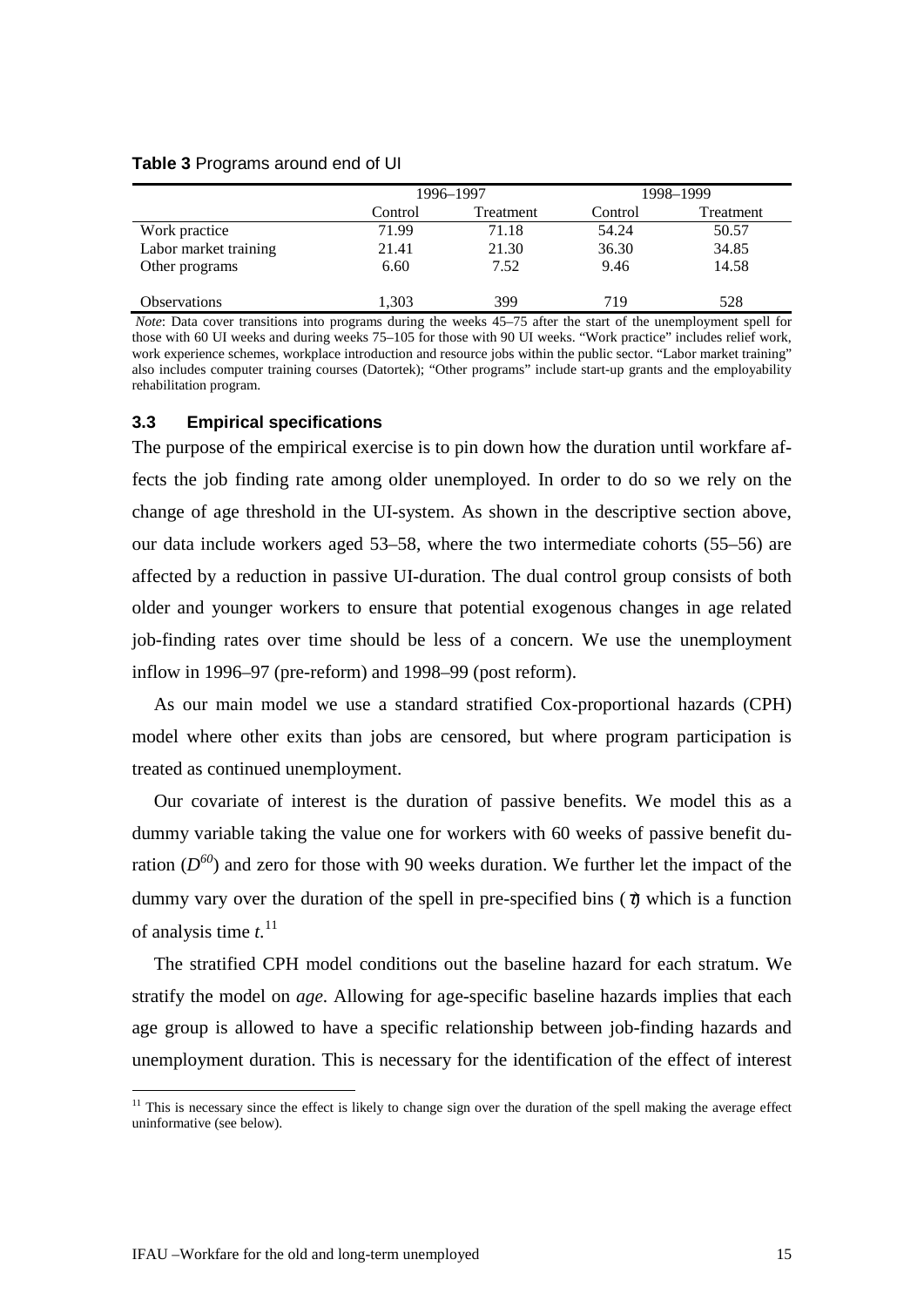since UI-duration vary with age within the control group (the younger part has 60 weeks of passive benefits, and the older has 90 weeks). The stratification accounts for these differences and thereby forces the identification of the effect of interest  $(D^{60})$  to come from changes in UI-duration over time within an age group (i.e. from the reform).<sup>[12](#page-15-0)</sup>

Our model further includes a set of individual characteristics capturing socioeconomic status and the pre-unemployment labor market history (*X*) as well as year-of-inflow dummies (*Year*). Formally the log hazard is given by:

$$
\log h_i(t) = \log l_{0}^{age}(t) + \mathop{\mathbf{A}}_{t=1}^{\alpha} g_i D_i^{60} + Year_i b^{\gamma} + X_i b^{\gamma} + \mathbf{e}_i
$$
 (1)

This model is varied in various ways in the empirical section in order to assess the robustness of the results. In particular we vary sample restrictions, the functional form of the age and time controls, the censoring, and the underlying data source. In addition, we also analyze the impact of the reform on the monthly earnings of those who find employment using a traditional (linear) difference-in-difference model.

It is important to note that the two policy regimes we compare only differ in the timing dimension. The short passive UI-duration is compared to longer UI-duration within the same overall framework. Our design is therefore well-suited to analyze effects on transitions relatively early on in the spells, but less well-suited to analyze the impact on transitions later on in the spells. This point is shown in a very stylized example presented in [Table 4](#page-16-2) below. The table denotes the period-specific baseline hazard by *h* and assumes that expiring UI (i.e. forced transitions into programs) has a deterrence effect  $(q)$  in the period when UI expires and a post-program effect  $(f)$  in the period thereafter.<sup>[13](#page-15-1)</sup>

<span id="page-15-0"></span><sup>&</sup>lt;sup>12</sup> In effect, specifying  $D^{60}$  as the interaction between time and being aged 55 to 56 therefore gives numerically identical results.<br><sup>13</sup> The period-sequence is chosen to approximate the results presented below.

<span id="page-15-1"></span>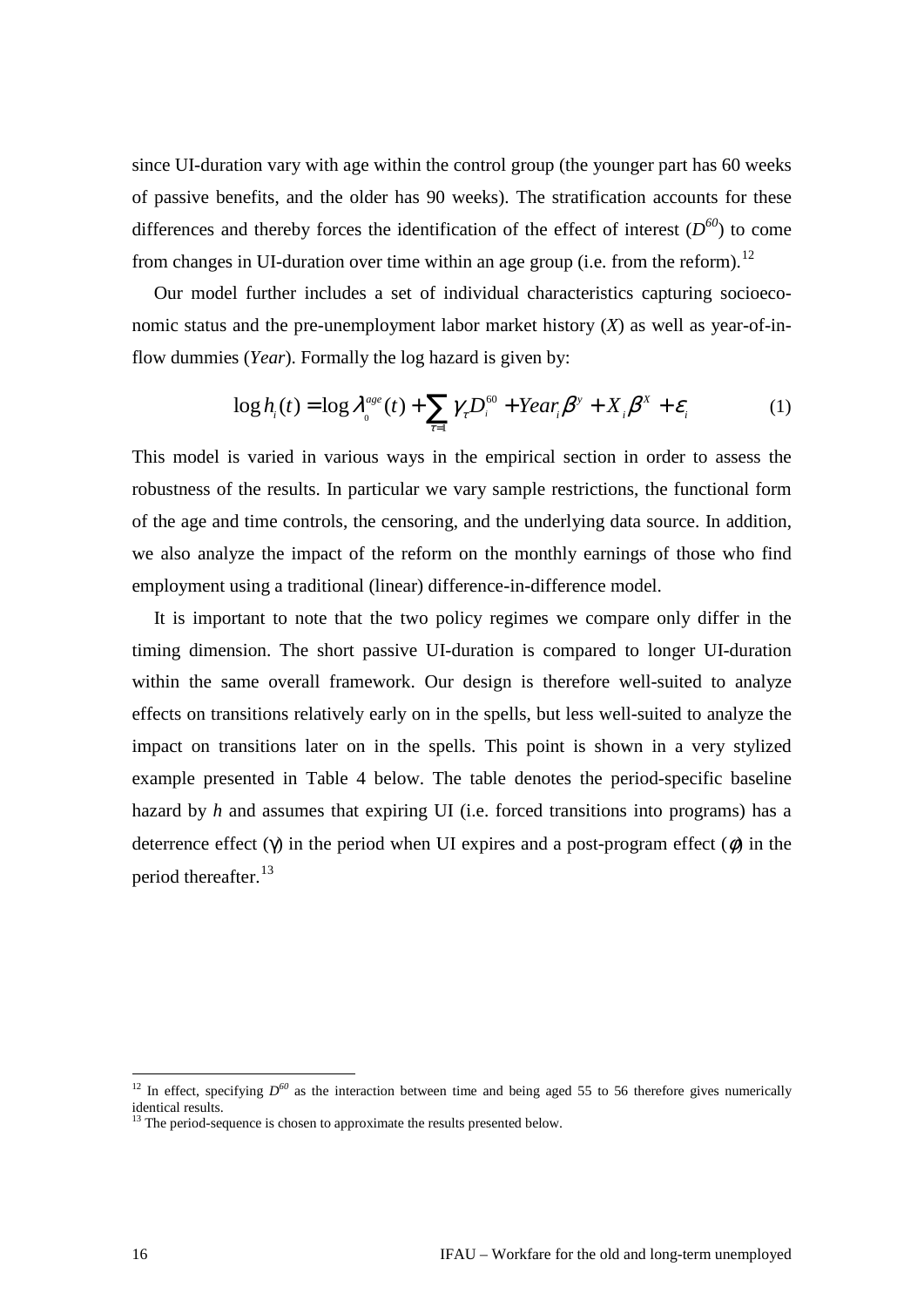|                           | Hazard to jobs, by period and duration of passive benefits |           |               |          |  |
|---------------------------|------------------------------------------------------------|-----------|---------------|----------|--|
|                           | Period 1                                                   | Period 2  | Period 3      | Period 4 |  |
| Passive benefit duration: |                                                            |           |               |          |  |
| Two-period UI             | hI                                                         | $h2+\Box$ | $h3+\sqrt{7}$ | Censored |  |
| Three-period UI           | hI                                                         | h2        | $h3+\Box$     | Censored |  |
| Effects of shorter UI     |                                                            |           | $\Box$        | --       |  |

<span id="page-16-2"></span>**Table 4** A stylized model of shorter passive UI and hazards to jobs

*Note*: The four periods approximates the structure of the empirical analysis. *h1, h2* and *h3* denote period-specific baseline hazards, g denotes a potential deterrence effect and  $f$  denotes a post-program effect.

An important insight from this table is that the set-up allows us to identify the deterrence effects fairly well (period 2), but also that these deterrence effects will generate a wave-like pattern with negative effects in period 3 even in the absence of post-program effects (i.e. if  $f = 0$ ). Thus, it is difficult to identify post-program effects if the deterrence effects are substantial.<sup>[14](#page-16-3)</sup>

# <span id="page-16-0"></span>**4 Results**

### <span id="page-16-1"></span>**4.1 Main results**

We start by presenting results from the Cox proportional hazards model outlined in equation (1), where all exits except those to jobs are censored. The estimates are presented in [Table 5,](#page-17-0) with and without our set of *X*-variables which capture seasonality, marital status, education, disabilities, region, occupation, immigrant status, unemployment history and previous wage.

The main message from the table is that the reduction of time until workfare from 90 to 60 weeks caused an increase in the hazard to jobs by about 10 percent in the period 30 to 75 weeks from registration.<sup>[15](#page-16-4)</sup> Letting the effect vary within even finer interval gives a very similar pattern although the precision is substantially reduced as expected. The table also shows that the impact of the very rich set of covariates on the estimate of interest is relatively minor.

<span id="page-16-3"></span><sup>&</sup>lt;sup>14</sup> This adds to the dynamic selection bias which may plague estimated effects periods following impacts earlier on in the spells. The combination of the problems makes us reluctant to identify post program effects by imposing structure in the form of a constant deterrence effect over the two periods.

<span id="page-16-4"></span><sup>&</sup>lt;sup>15</sup> The baseline job finding rate is about 1 percent per week in this interval.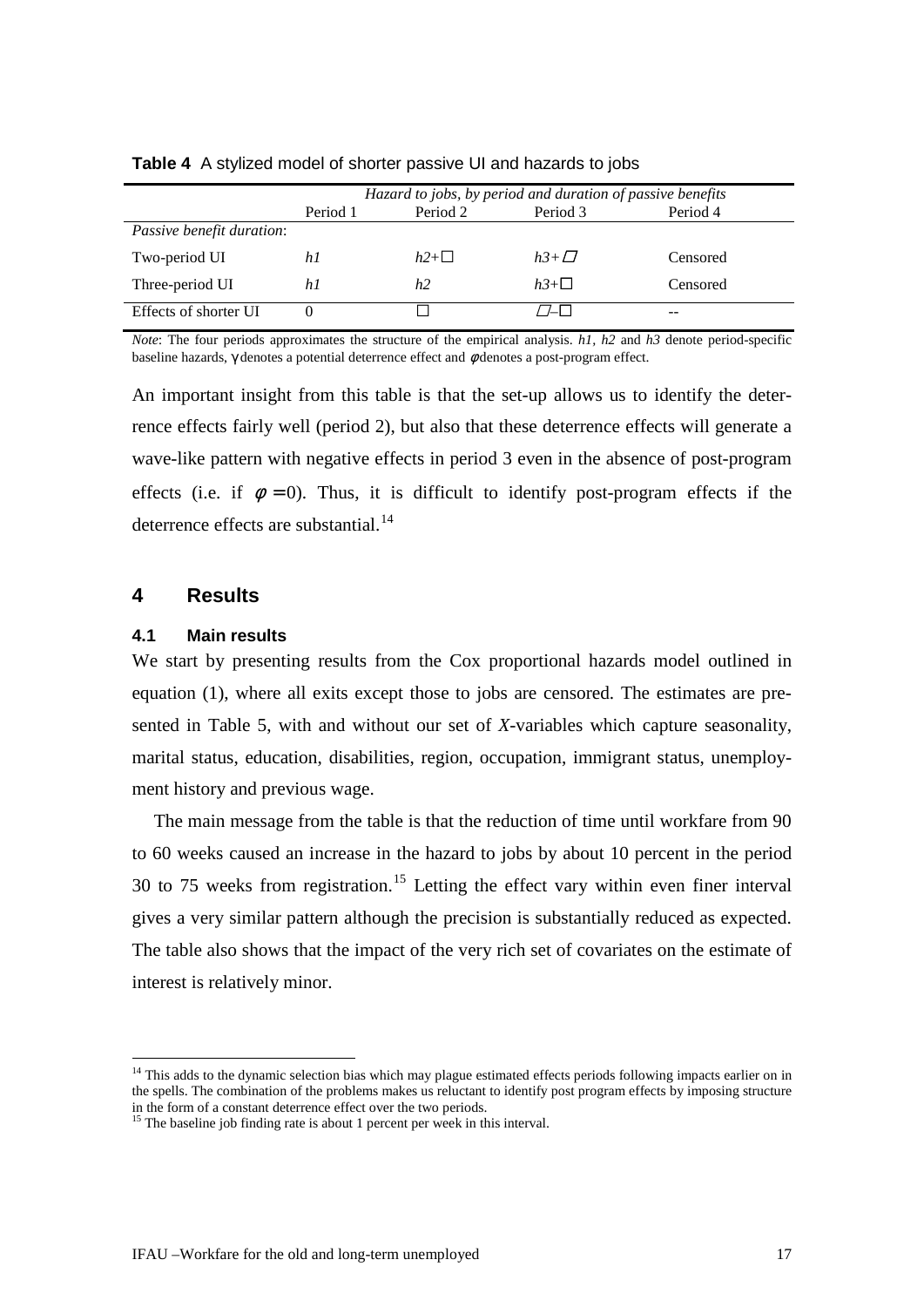Our results do not suggest any significant effects during the first 30 weeks. On the other hand, we see a fairly dramatic negative effect after week 75. As explained in Section 3.3 above this estimated effect does however contain a mixture of (the negative of) the deterrence effect and potential post-program effects. Furthermore, the estimate may also be negatively biased through dynamic selection effects if the positive effect in earlier periods made the better equipped (in an unobserved sense) of the unemployed to leave for jobs. For these reasons, we do not wish to give the estimate effects for weeks after 75 any economic interpretation, but continue to report them for completeness.

| Job finding interval: |              | Without covariates |                       | With covariates |
|-----------------------|--------------|--------------------|-----------------------|-----------------|
| $-15$ weeks           | 0.056        |                    | 0.040                 |                 |
|                       | (0.055)      | $-30 w$            | (0.055)               | $-30 w$         |
| $16-30$ weeks         | 0.068        | 0.062              | 0.051                 | 0.045           |
|                       | (0.058)      | (0.042)            | (0.058)               | (0.042)         |
| $31-45$ weeks         | $0.146$ **   |                    | 0.116                 |                 |
|                       | (0.073)      | $31 - 75$ w        | (0.073)               | $31 - 75$ w     |
| $46-60$ weeks         | 0.091        | $0.133***$         | 0.063                 | $0.109***$      |
|                       | (0.087)      | (0.051)            | (0.087)               | (0.051)         |
| $61-75$ weeks         | 0.165        |                    | 0.153                 |                 |
|                       | (0.096)      |                    | (0.097)               |                 |
| $76 - 90$ weeks       | $-0.210^*$   | $76 - 120$ w       | $-0.223$ <sup>*</sup> | $76 - 120$ w    |
|                       | (0.116)      | $-0.280***$        | (0.117)               | $-0.291***$     |
| $91-105$ weeks        | $-0.488$ *** | (0.082)            | $-0.504***$           | (0.083)         |
|                       | (0.145)      |                    | (0.146)               |                 |
| $106 - 120$ weeks     | $-0.113$     |                    | $-0.110$              |                 |
|                       | (0.175)      |                    | (0.175)               |                 |
| N (subjects)          | 25,146       | 25,146             | 25,146                | 25,146          |
| Controls:             |              |                    |                       |                 |
| Age at 60 weeks       | Yes          | Yes                | Yes                   | Yes             |
| Time of inflow        | Yes          | Yes                | <b>Yes</b>            | Yes             |
| X-covariates          | No           | N <sub>0</sub>     | Yes                   | Yes             |

<span id="page-17-0"></span>**Table 5**. Impact of 60 rather than 90 weeks of passive benefits on job finding

*Note*: Non-job exits are censored. Stratified on Age and Year of inflow is controlled for by dummies. X-covariates are dummies for registration month (season), female, married, education, disabled, 10 municipality groups, occupation (eight largest UI funds, blue and white collar workers), immigrant background, if unemployed 2–4 years before registration date, days unemployed previous 4 years and wage before unemployment. Standard errors clustered on individual are in parentheses.  $p < 0.10$ ,  $p < 0.05$ ,  $p < 0.01$ 

A classical profile of effects for labor market programs might include three phases: pretreatment deterrence, a non-positive locking-in-effect while participating, followed by a potentially positive effect of increased human capital after the program. Although these three effects in theory should follow in exactly this sequence, it is easy to imagine that they may sometimes overlap. Deterrence might for example act also in the beginning of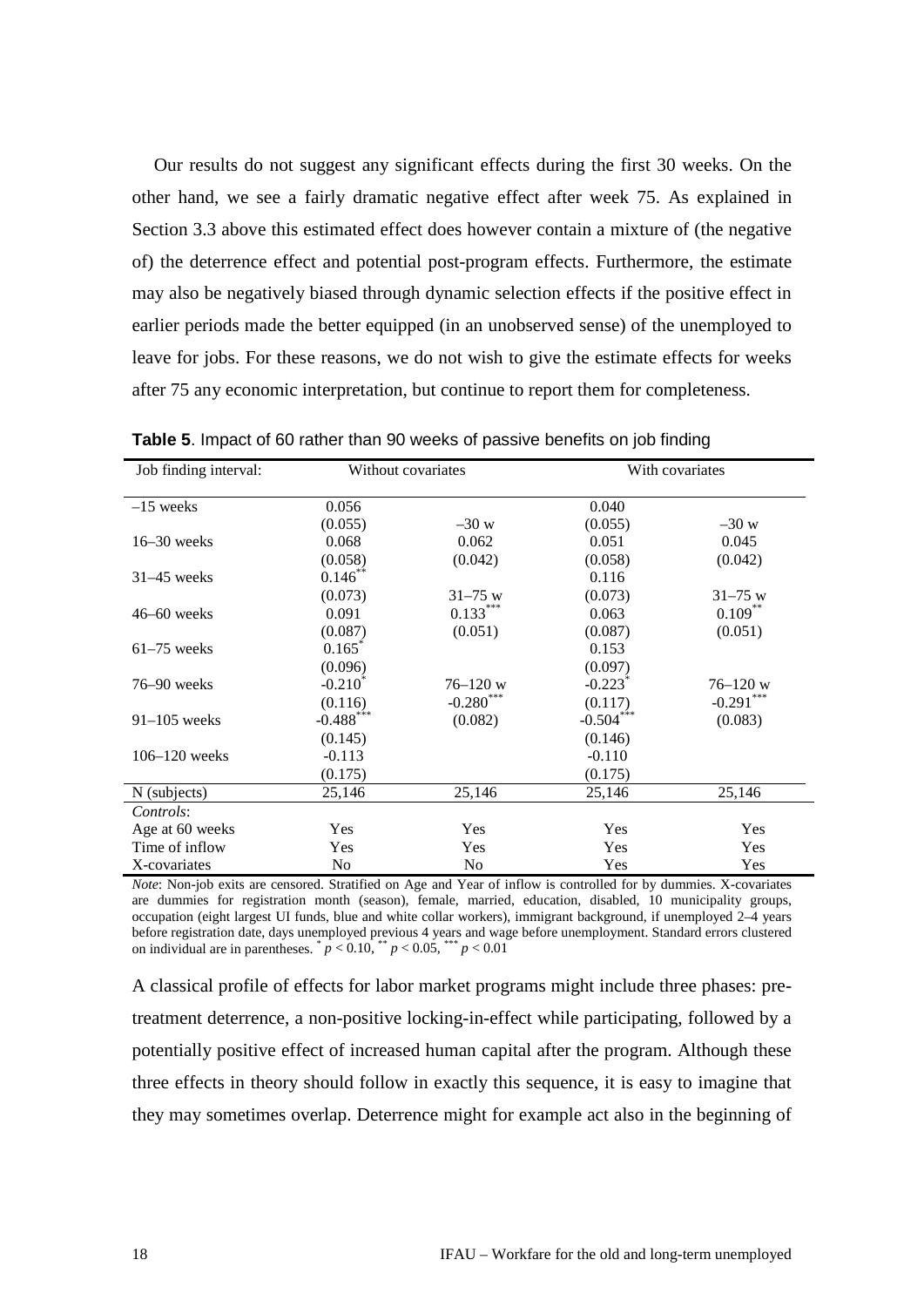the program (for those who do not appreciate the program) and human capital effects might take force before the program has come to an end. However, thinking of treatment effects in these terms, it seems straightforward to interpret our estimates as deterrence effects since they appear during the phase when program entry increased dramatically (see [Figure 3](#page-13-0) above) due to the shortening of passive UI benefits. Still, it might be illuminating to explicitly allow for different kinds of program effects in the analyses. In appendix B we therefore perform a formal analysis where controls for program participation are included to try to separate deterrence effects from the other mechanisms through which programs might work. This analysis does not change the conclusions. The analysis also shows very large negative effects of being in a program, and small, insignificant effects of lagged participation.

## <span id="page-18-0"></span>**4.2 Effects on different exit margins**

The results presented above are all based on specifications where exits other than jobs are censored. However, it is evident workers with a high value of leisure may choose to leave the labor force due to the workfare requirements. This process is interesting in itself, e.g. Card et al. (2007) find that the increased spike at benefit exhaustion gets much smaller when looking at time to first job instead of time spent in the unemployment system. But exits from the registers may also lead us to overestimate the job finding effects if the composition in the group at risk is altered. To verify the importance of these concerns, [Table 6](#page-19-1) shows the effects on different outcomes and under varying censoring schemes. The first column replicates the job finding estimate of [Table 5.](#page-17-0) In the second column we display the estimated effect on all exits, including transitions out of the labor force. This effect is larger than the effect on job finding, suggesting that workfare also generates exits from the labor force. On the one hand, this is an expected effect. Conditioning benefits on program participation should reduce the value of continued unemployment and therefore lead to higher exits out of the labor force. On the other hand, it should be noted that previous studies have found that half of the unemployed who leave the PES registers due to lost contact actually have found jobs (see e.g. Forslund et al, 2004). Thus, some of these exits may in fact be misclassified job exits.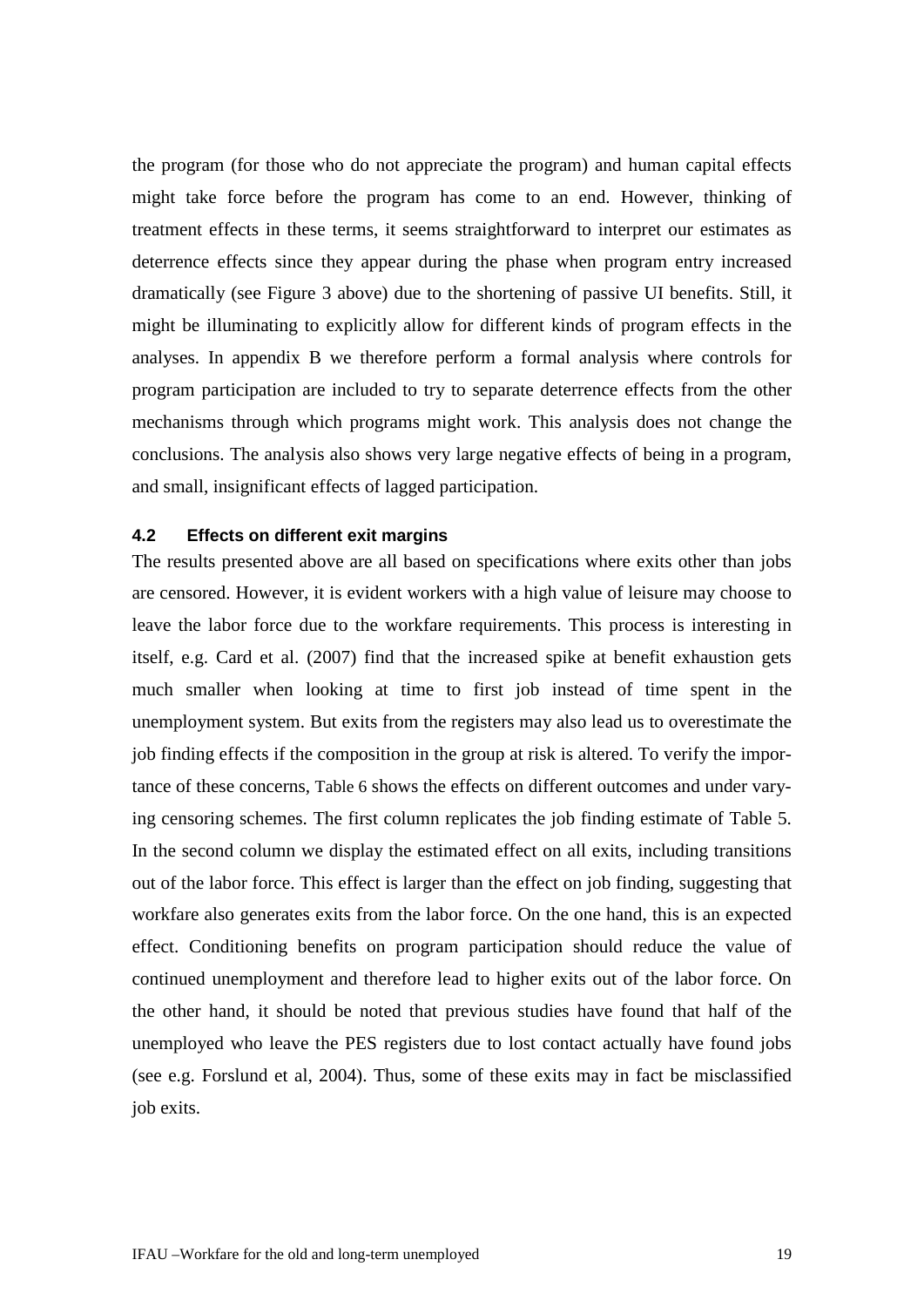In the final column we choose a rather extreme specification where we treat all who leave the PES for other reasons than jobs as continuously unemployed. Here we still find positive effects on the job finding hazard of around eight percent.<sup>[16](#page-19-2)</sup> In this model we only censor due to time making the results robust to deviations from the competing risk assumption required for censoring other exits in a CPH-model.

|                 |              | <b>Outcomes</b> |                 |
|-----------------|--------------|-----------------|-----------------|
|                 | (1)          | (2)             | (3)             |
|                 | Job          | All exits       | Job, w/o cens   |
| $-30$ weeks     | 0.045        | 0.024           | $0.093^{**}$    |
|                 | (0.042)      | (0.039)         | (0.042)         |
| $31-75$ weeks   | $0.109***$   | $0.164***$      | $0.084^{\circ}$ |
|                 | (0.051)      | (0.045)         | (0.050)         |
| $76-120$ weeks  | $-0.291$ *** | $-0.188$ ***    | $-0.384$ ***    |
|                 | (0.083)      | (0.068)         | (0.067)         |
| N (subjects)    | 25,146       | 25,146          | 25,146          |
| Censored        | Other exits  | Time            | Time            |
|                 | and time     |                 |                 |
| Controls:       |              |                 |                 |
| Age at 60 weeks | <b>Yes</b>   | <b>Yes</b>      | Yes             |
| Time of inflow  | Yes          | <b>Yes</b>      | Yes             |
| X-covariates    | Yes          | Yes             | Yes             |

<span id="page-19-1"></span>**Table 6** Impact of 60 rather than 90 weeks of passive benefits on different outcomes

*Note*: Stratified on Age, Year of inflow is controlled for by dummies. X-covariates are dummies for registration month (season), female, married, education, disabled, 10 municipality groups, occupation (eight largest UI funds, blue and white collar workers), immigrant background, if unemployed 2–4 years before registration date, days unemployed previous 4 years and wage before unemployment. Standard errors clustered on individual are in parentheses.  $p^* = 0.10$ ,  $p^* = 0.05$ ,  $p^* = 0.01$ 

### <span id="page-19-0"></span>**4.3 Robustness and heterogeneity**

In this section we discuss a number of model variations which should be interpreted as robustness checks of the baseline specification. These variations all imply that we relax some of the initial assumptions, and precision will therefore in general be slightly poorer than in the baseline specification. For this reason, and in order to conserve space, we focus on the model which only allows the effect to vary in three broad segments of analysis time. The first estimate in [Table 7](#page-20-0) is, again, the baseline specification. Specification (2) only uses data from 1997 and 1998, finding similar point estimates but with much poorer precision. Specification (3) narrows down the age span in order to address the potential concern left from the descriptive analysis where it was found that the age composition in the inflow had tilted somewhat during the sample period. Reas-

<span id="page-19-2"></span><sup>&</sup>lt;sup>16</sup> Workers are treated as finding jobs if they reenter the PES and leave for jobs later (using the later date).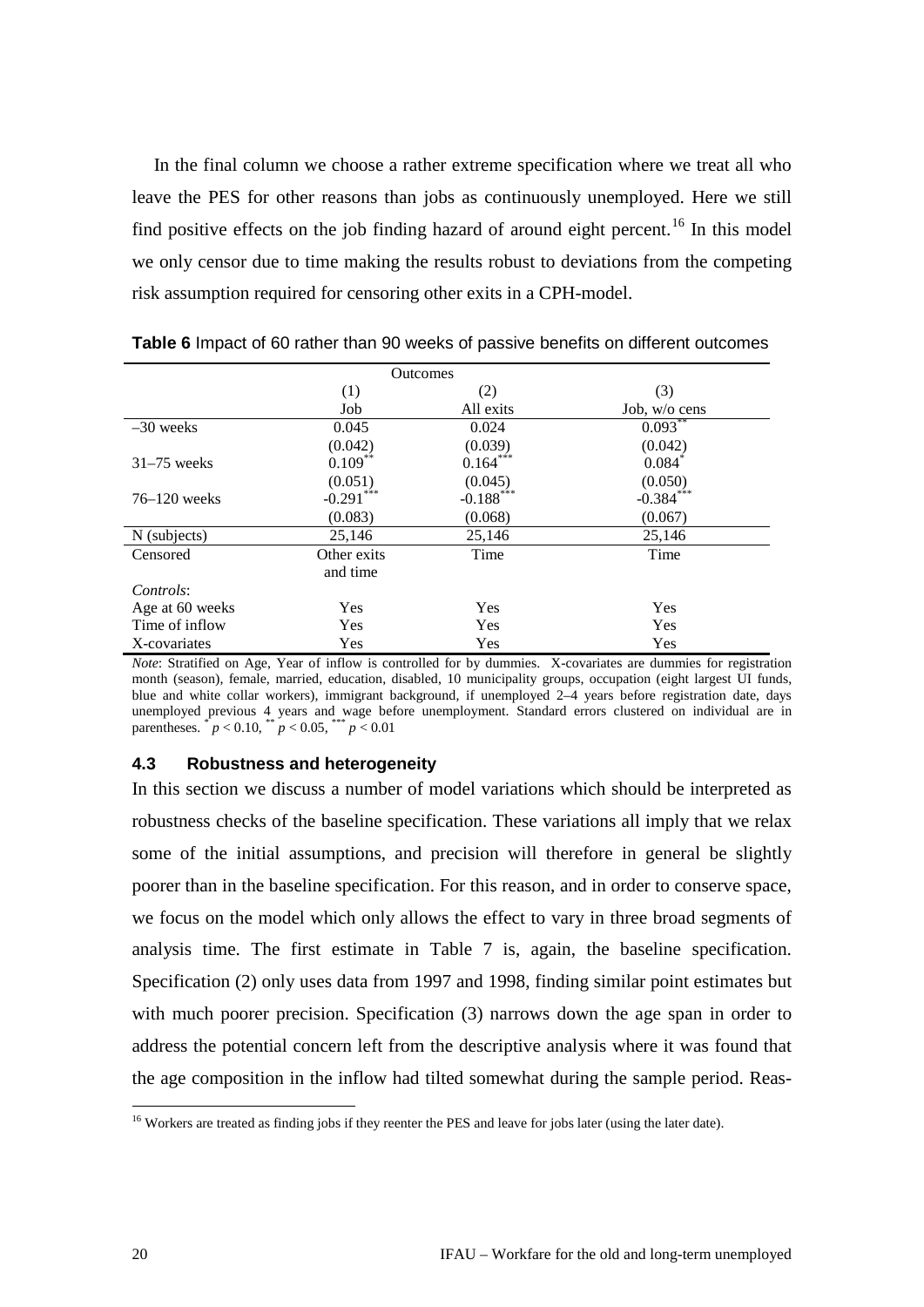suringly, the estimates using a narrower age span is similar to, albeit somewhat larger than, those based on the full sample.

|                 |                 |                | Specification |               |                |
|-----------------|-----------------|----------------|---------------|---------------|----------------|
|                 | (1)             | (2)            | (3)           | (4)           | (5)            |
|                 | <b>Baseline</b> | Closer in time | Closer in age | Using         | Time           |
|                 |                 |                |               | earnings data | dummies        |
| $-30$ weeks     | 0.045           | 0.083          | $0.080^{*}$   | 0.018         | 0.011          |
|                 | (0.042)         | (0.059)        | (0.047)       | (0.030)       | (0.042)        |
| $31-75$ weeks   | $0.109***$      | 0.084          | $0.144***$    | $0.158***$    | $0.109**$      |
|                 | (0.051)         | (0.070)        | (0.055)       | (0.062)       | (0.051)        |
| $76-120$ weeks  | $-0.291***$     | $-0.041$       | $-0.254***$   | $0.259***$    | $-0.244***$    |
|                 | (0.083)         | (0.101)        | (0.085)       | (0.085)       | (0.083)        |
| N (subjects)    | 25,146          | 12,866         | 16,619        | 25,146        | 25,146         |
| Censored:       | Other exits     | Other exits    | Other exits   | Time          | Other exits    |
|                 | and time        | and time       | and time      |               | and time       |
| Controls        |                 |                |               |               |                |
| Age at 60 weeks | Yes             | Yes            | Yes           | Yes           | Yes            |
| Time of inflow  | Yes             | Yes            | Yes           | Yes           | N <sub>0</sub> |
| X-covariates    | Yes             | Yes            | Yes           | Yes           | Yes            |

<span id="page-20-0"></span>**Table 7** Robustness checks of the effects on job finding

*Note*: Non-job exits are censored. Stratified on Age and Year of inflow is controlled for by dummies. X-covariates are dummies for registration month (season), female, married, education, disabled, 10 municipality groups, occupation (eight largest UI funds, blue and white collar workers), immigrant background, if unemployed 2–4 years before registration date, days unemployed previous 4 years and wage before unemployment. Standard errors clustered on individual are in parentheses.  $\binom{p}{p}$  <0.10,  $\binom{p}{p}$  <0.05,  $\binom{p}{p}$  <0.01

Next, specification (4) relies on the alternative, earnings based, indicator of job finding. Here we measure the time until monthly earnings exceed one third of the minimum wage (the  $10<sup>th</sup>$  percentile in the overall wage distribution) for the first time since becoming unemployed. Again, we find results that are in line with, but somewhat larger than, the baseline specification. A problem with these data is that monthly earnings are distributed evenly across the months of employment within each employment spell (worker-firm pair) and calendar year.<sup>[17](#page-20-1)</sup> We are therefore more confident in the timing derived from the PES data. Nevertheless, we find it reassuring that estimated effects of interest on time until the workers pass a monthly earnings threshold seem to agree with the pattern derived from the PES data.

In the last specification (5), we include controls for calendar time (months) which are allowed to change over the unemployment spell. The baseline specification relies on in-

<span id="page-20-1"></span><sup>&</sup>lt;sup>17</sup> This may explain the somewhat puzzling positive estimates in the  $75+$  week interval.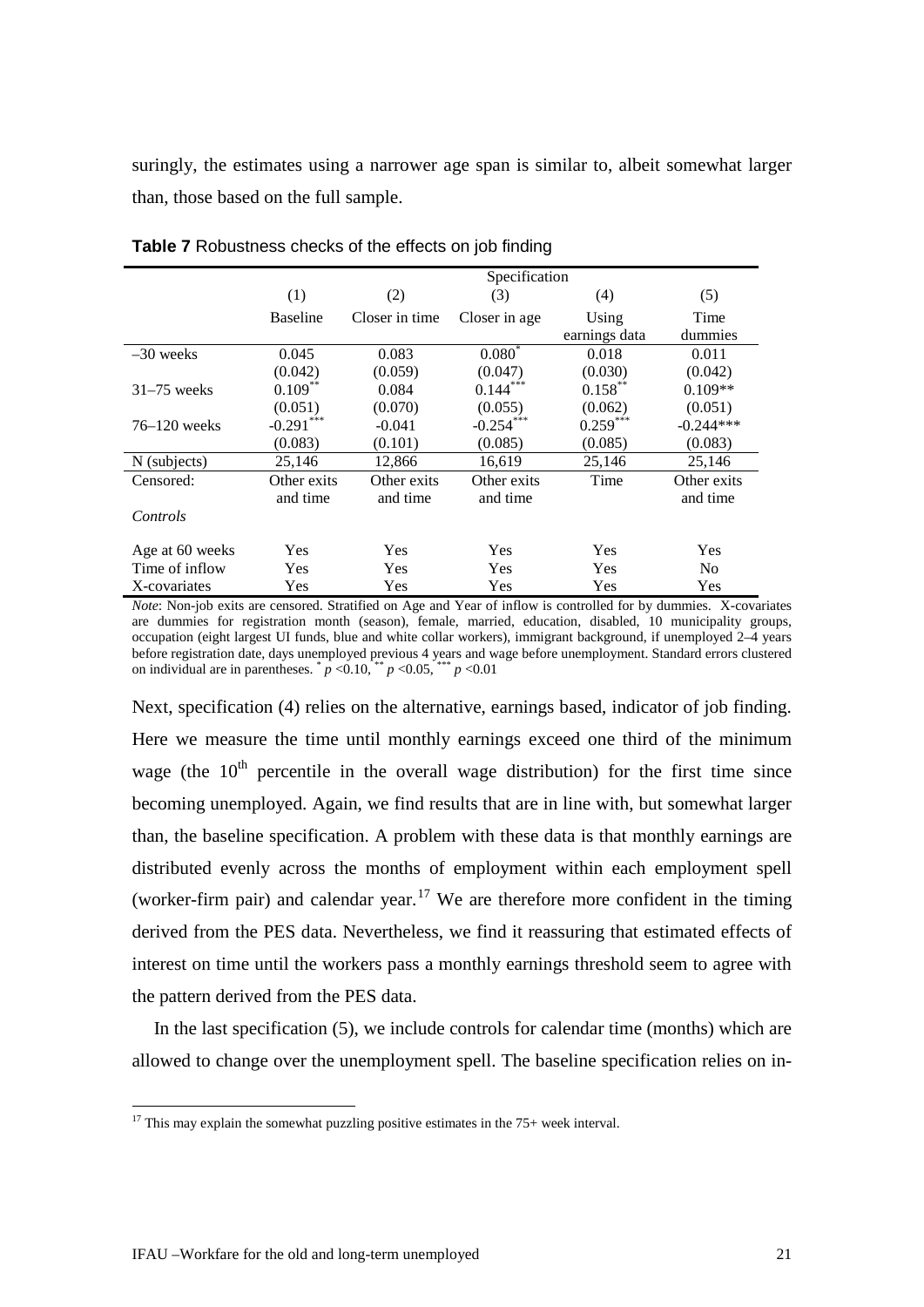flow year and seasonal dummies for month of inflow, but these may fail to properly account for seasonal changes in the labor market for long-term unemployed. However, results presented in specification (5) show that the results are insensitive to modelling dummies for calendar time in months.

We have also conducted a number of unreported specification tests. We have excluded subjects that are on the verge of passing the age threshold when UI expires. Borderline workers can, in principle, manipulate their spell to get a longer UI duration by making sure that they do not use all their UI days before they pass the age threshold. Excluding workers who have less than 0.2 years to their  $55<sup>th</sup>$  or  $57<sup>th</sup>$  birthday does however not change the results at all. We have included spells shorter than 5 weeks and the estimates change very little although precision is reduced (main estimate is significant at 10 percent level). We have estimated a model relying on age dummies instead of the age stratification while forcing the variable of interest to be identified from the reform by defining it as an interaction of age and time, again finding very similar results.

We have also re-estimated the model relying only on workers who enter week 30 without having found a job. By doing so, we make sure that we estimate the full model in the interval of the estimate of interest. We also exclude those that enter a program before week 30 and who therefore are unaffected by workfare around week 60 (remember, early program participants also re-qualify for new benefit periods). This creates a sample where the time to benefit exhaustion is binding. A drawback is that the analyzed sample may be affected by selection effects. The assumption for a causal interpretation is that the included covariates handle any potential selection effects induced by the sample restriction, an assumption which should be fulfilled if there is no effect on transitions during the first 30 weeks (as indicated by most of our results). The estimates are displayed in [Table 8.](#page-22-1) Here we also show the estimates using the different censoring assumptions discussed in [Table 6.](#page-19-1) Columns (1) and (2) focus on the effects on job finding with and without covariates, as in [Table 5](#page-17-0) above. As expected by the fact that we force identification to be driven by observations which should be more directly affected by benefit exhaustion at 60 weeks, we find substantially larger effects for this sample. Estimates in Columns (3) and (4) where we look at all exits and exits to jobs without censoring are again of approximately the same magnitude.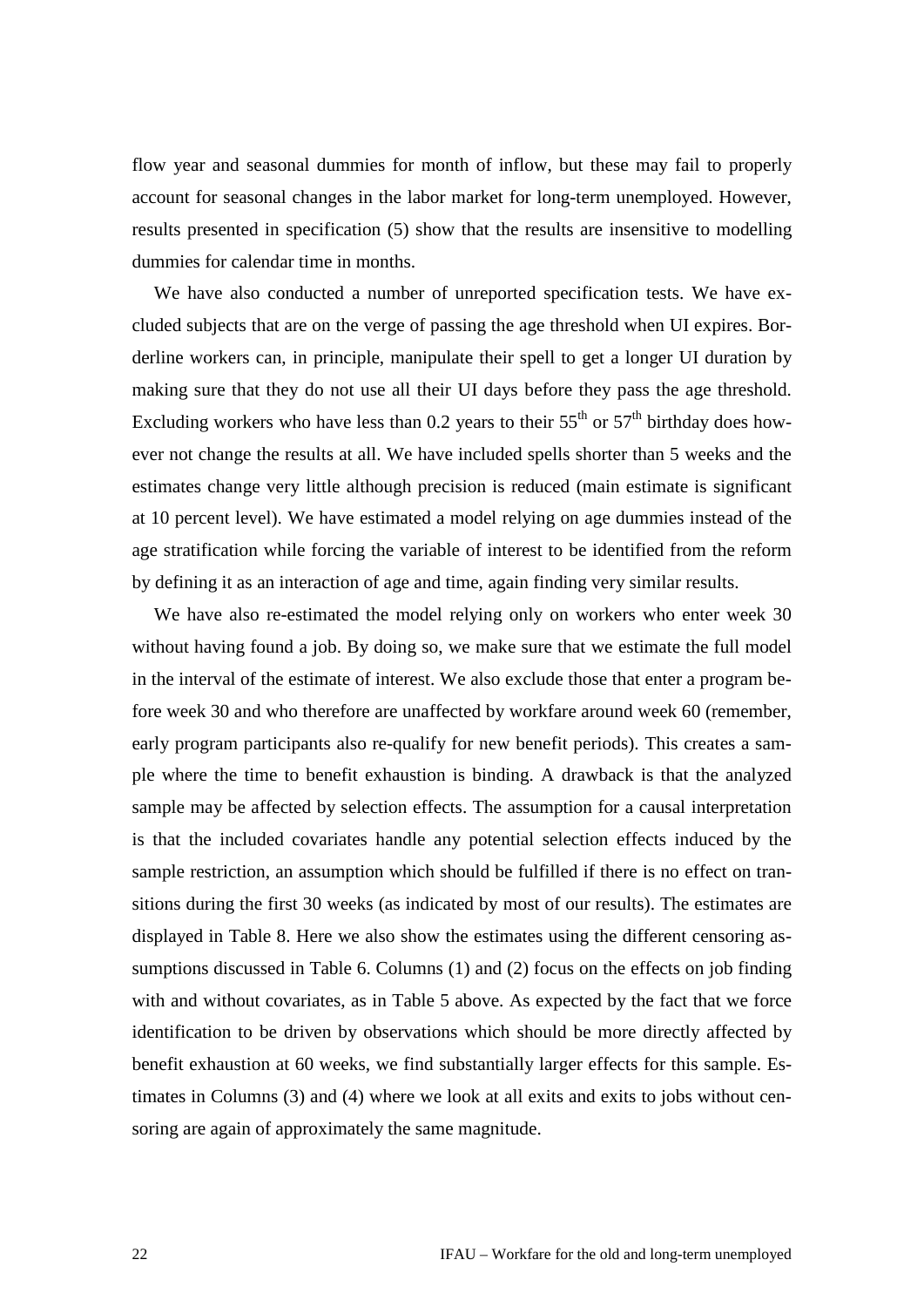|                 | <b>Outcomes</b> |             |             |                 |
|-----------------|-----------------|-------------|-------------|-----------------|
|                 | (1)             | (2)         | (3)         | (4)             |
|                 | Job, $w/o$ cov  | Job         | All exits   | Job, $w/o$ cens |
| $31-75$ weeks   | $0.248***$      | $0.217***$  | $0.214***$  | $0.250***$      |
|                 | (0.066)         | (0.066)     | (0.057)     | (0.065)         |
| $76-120$ weeks  | $-0.263***$     | $-0.249$ ** | $-0.171$ ** | $-0.383***$     |
|                 | (0.099)         | (0.099)     | (0.080)     | (0.083)         |
| N (subjects)    | 11,661          | 11,661      | 11,661      | 11,661          |
| Censored        | Other exits     | Other exits | Time        | Time            |
|                 | and time        | and time    |             |                 |
| Controls:       |                 |             |             |                 |
| Age at 60 weeks | Yes             | Yes         | Yes         | Yes             |
| Time of inflow  | Yes             | Yes         | Yes         | Yes             |
| X-covariates    | No              | Yes         | Yes         | Yes             |

### <span id="page-22-1"></span>**Table 8** Estimates for sample entering week 30 w/o previous programs

*Note*: Non-job exits are censored. Stratified on Age and Year of inflow is controlled for by dummies. X-covariates are dummies for registration month (season), female, married, education, disabled, 10 municipality groups, occupation (eight largest UI funds, blue and white collar workers), immigrant background, if unemployed 2–4 years before registration date, days unemployed previous 4 years and wage before unemployment. Standard errors clustered on individual are in parentheses.  $\binom{p}{p}$  < 0.10,  $\binom{**}{p}$  < 0.05,  $\binom{***}{p}$  < 0.01

Finally, we have estimated the model on various sub-samples. The precision is however in general too poor for the results to be informative. Taken at face value the point estimates indicate very similar effects for males and females, and possibly somewhat larger effects for the less educated.

### <span id="page-22-0"></span>**4.4 Search intensity or reservation wages?**

There are two possible mechanisms which could explain the patterns we find, even if we take it as given that the positive effects, as argued, should be interpreted as deterrence effects: Either the unemployed search harder for work when being forced to participate in a program earlier, or workers lower their reservation wages for the same reason. The welfare consequences (even ignoring distributional aspects) differ between these two mechanisms if a lower reservation wage translates into lower average match quality and hence a lower average productivity. In order to shed some light on this issue we have estimated a straightforward difference-in-difference model with log of monthly earnings as the dependent variable and a dummy for 60 weeks duration until workfare as the variable of interest alongside dummies for age and time as well as all the covariates from the hazard models.

The regressions can only include those that do find jobs and it is therefore likely that the estimates will be negatively biased if those that do find jobs as a consequence of the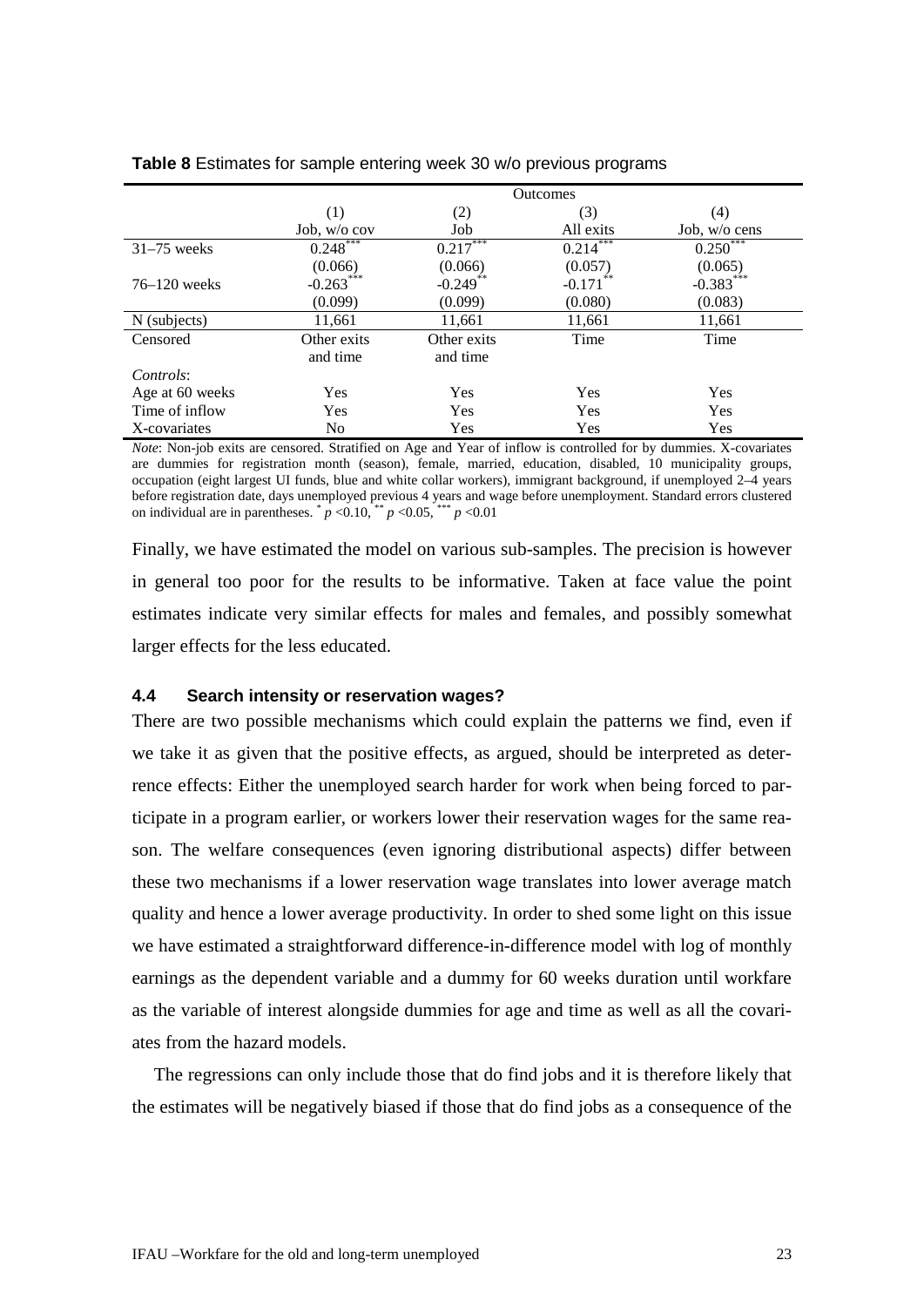reform are less qualified (in an unobserved sense) than those that would have found jobs even without the reform.



<span id="page-23-0"></span>

[Figure 4](#page-23-0) shows the estimated effects from regressions where the sample consists of those who have employment in each of the months (respectively) since inflow into unemployment (we have rescaled the figure into weeks). The point estimates suggest that monthly earnings are largely unchanged during the first 30 weeks (7 months) since the start of the spell. In the 30 to 90 weeks interval, the point estimates suggest that wages have been increased somewhat (five to ten percent) as a consequence of the reform. Clearly, however, the precision of the estimates is fairly poor, and only a few of the individual estimates are therefore significant. When estimating an overall effect pooling observations in the 30 to 75 week interval, we do find a significant effect however. In particular since it seems reasonable to assume that these estimates are negatively biased through selection, these results thus speak against falling reservation wages as an important mechanism behind the main results.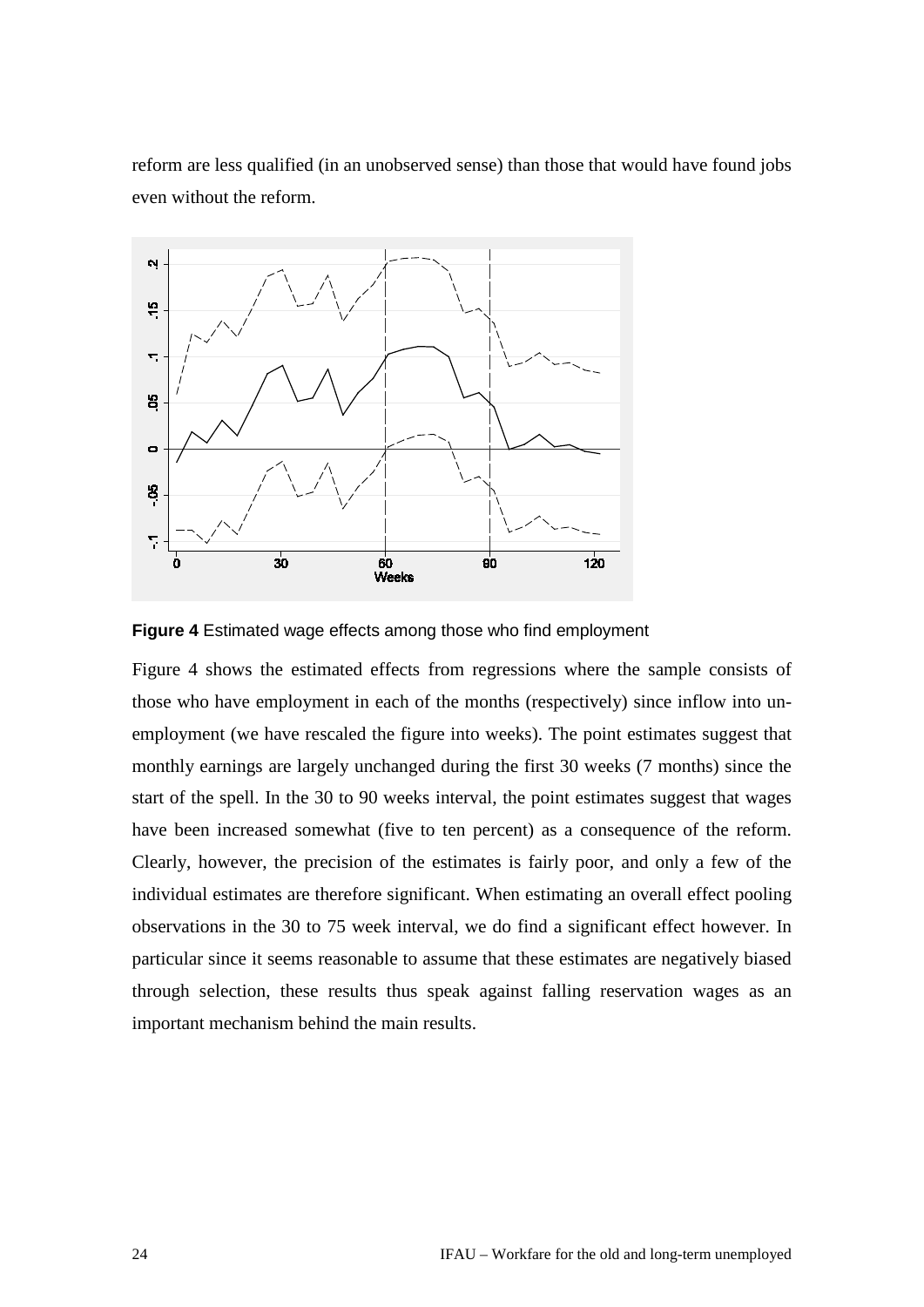# <span id="page-24-0"></span>**5 Discussion**

We have studied the effects of reduced UI-duration on the employment probability of older workers. We argue that UI-exhaustion in the Swedish context is irrelevant as a financial incentive since other transfers form a perfect substitute. Since the main alternative transfer is conditional on program participation, and work practice programs were offered to all with expired benefits, we interpret the effects as being driven by changes in the time until programs become a pre-requisite for benefits (workfare).

We find substantial effects. The outflow to work increased by 10 percent in the 30 to 75 week interval. Since this effect appears before and during the program-entry phase it is most likely due to the fact that mandatory programs confiscate leisure. Our analysis of wages among those that do find employment does not suggest that earlier workfare reduces reservation wages or match quality, which points to increased search intensity as the most likely driving force.

We are unable to make firm conclusions regarding the effects on job hazards *after* the programs for two reasons. The first is the fact that we study changes in the duration until workfare. This means that the counterfactual is one where workfare starts to bind 30 weeks later. The comparison later on in the spells therefore becomes one between post-program effects among those in the "early workfare group" and pre-program effects among those in the "late workfare group". The second reason is the risk of dynamic selection. The large effects we find earlier in the spells suggest that the composition of workers may have changed substantially after the  $75<sup>th</sup>$  week.

Interestingly, our pre-program results are of the same magnitude, and show a similar time pattern, as in the Forslund and Skans (2006) study of mandatory programs for short term unemployed youths in Sweden. This suggests that the pre-program effects of mandatory programs vary very little between these two groups, despite very different work histories and average job-finding rates. This suggests that the one-sided approach taken in many countries (e.g. the UK and Sweden) where early mandatory programs are focused solely on youths may be difficult to motivate, in particular since the workfare effects seems to be of a short-run nature also for the youths.

Our analysis also suggests that the fact that alternative transfers often are poorly documented in studies of how benefit durations affect job finding is a shortcoming in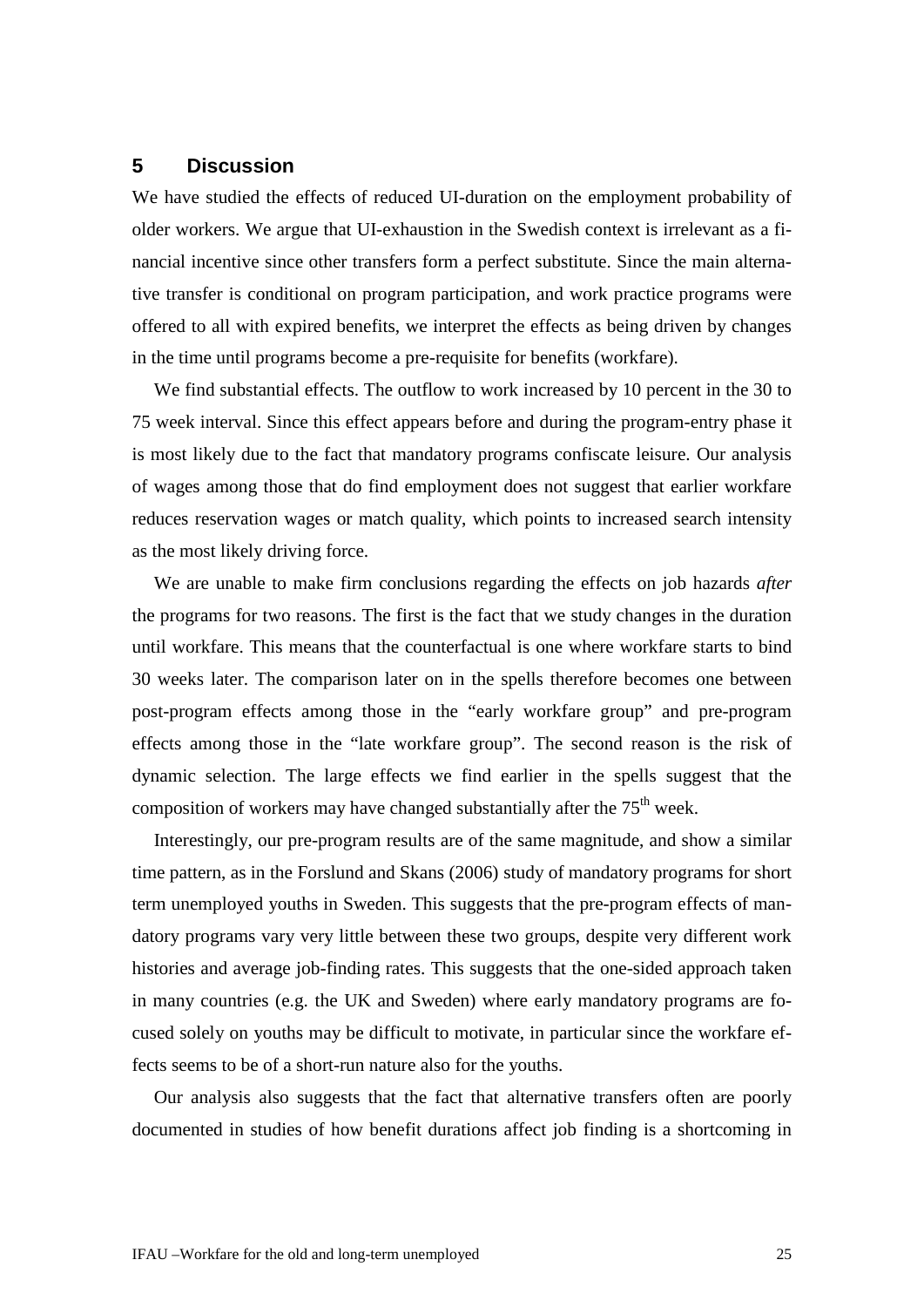the existing literature. Although the Swedish example is extreme, there are many other examples of benefits that may take effect after UI expires, such as social assistance, pensions, sickness insurance, disability insurance, and student grants. Without knowing the extent of alternatives, and the conditions under which these are granted, it is very difficult to provide a clear interpretation of the effects of UI-benefit duration. Since the effects of economic incentives provide a keystone in many calibration studies of optimal unemployment insurance, it is important to filter out the exact magnitude of the economic incentives by providing proper measurement of alternative transfers.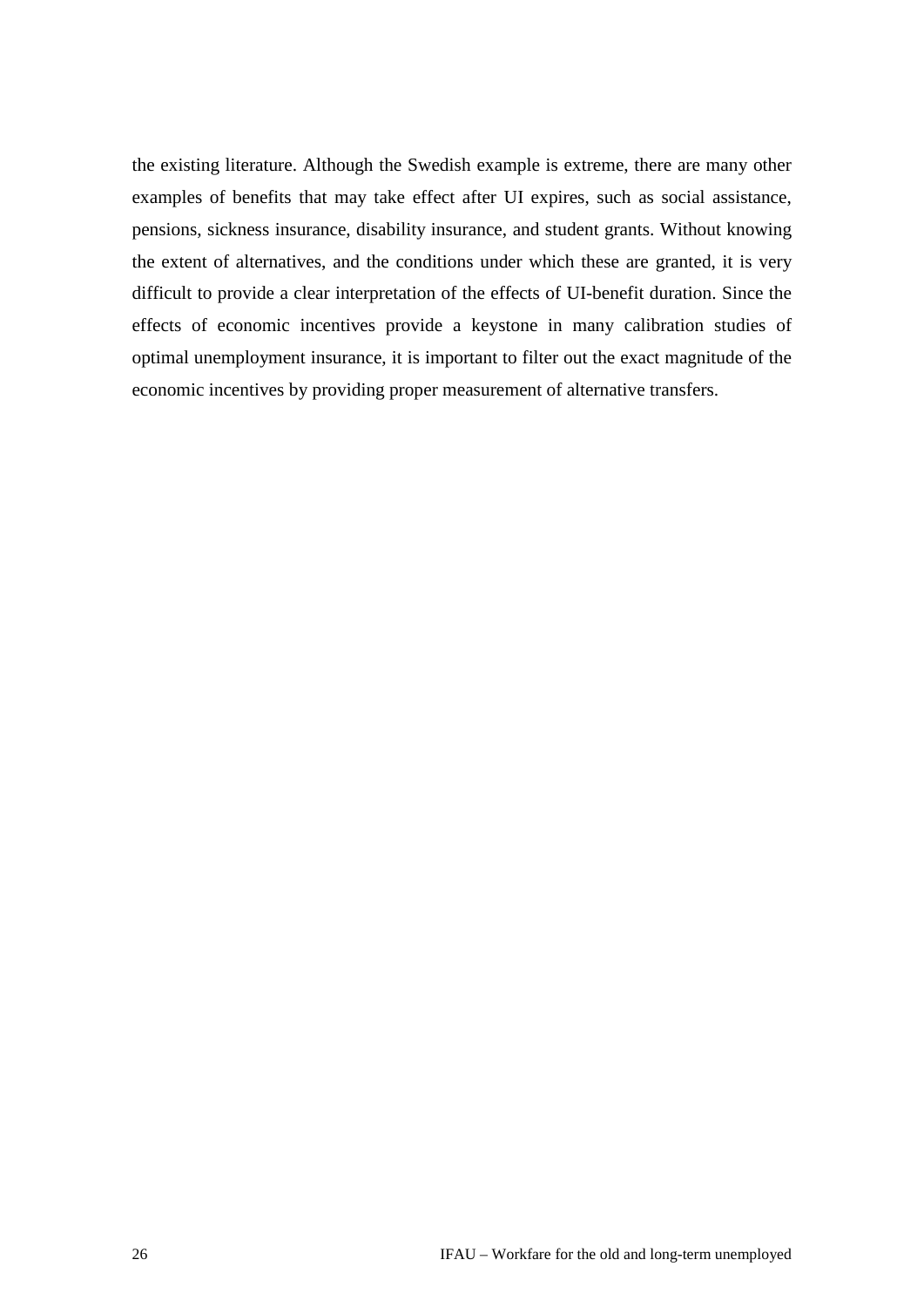# <span id="page-26-0"></span>**References**

- Addison, J. T. and Portugal, P. (2004). How does the unemployment insurance system shape the time profile of jobless duration? *Economics Letters*, 85(2):229-234.
- Andersen, T. M. and Svarer, M. (2007). Flexicurity Labor market performance in Denmark. CESifo Economic Studies, 53(3):389-429.
- Black, Dan A., Smith, J.A., Berger, M.C., Noel, B.J., (2003). Is the threat of reemployment services more effective than the services themselves? Evidence from a random assignment in the UI system. *American Economic Review,* 93 (4), 1313–1327.
- Calmfors, L., Forslund, A., Hemström, M., (2004). The effects of active labor market policies in Sweden: What is the evidence? in Agell, Keen, Weichenrieder (eds.) *Labor market Institutions and Public Regulation*, MIT Press.
- Card, D., Chetty, R., Weber, A., (2007). The spike at benefit exhaustion: leaving the unemployment system or starting a new job? *American Economic Review*, 97 (2), 113– 118.
- Card, D. and Levine, P. B. (2000). Extended benefits and the duration of UI spells: evidence from the new jersey extended benefit program. *Journal of Public Economics*, 78(1-2):107-138.
- Carling, K., Edin, P., Harkman, A., and Holmlund, B. (1996). Unemployment duration, unemployment benefits, and labor market programs in Sweden. *Journal of Public Economics*, 59(3):313-334.
- Carling, K. and Larsson, L. (2005). Does early intervention help the unemployed youth? *Labor Economics*, 12(3):301-319.
- de Giorgi, G. (2005). "The new deal for young people five years on". *Fiscal Studies*, 26(3):371-383.
- Dolton, P. and O'Neill, D. (1996). Unemployment duration and the restart effect: Some experimental evidence. *The Economic Journal*, 106(435):387-400.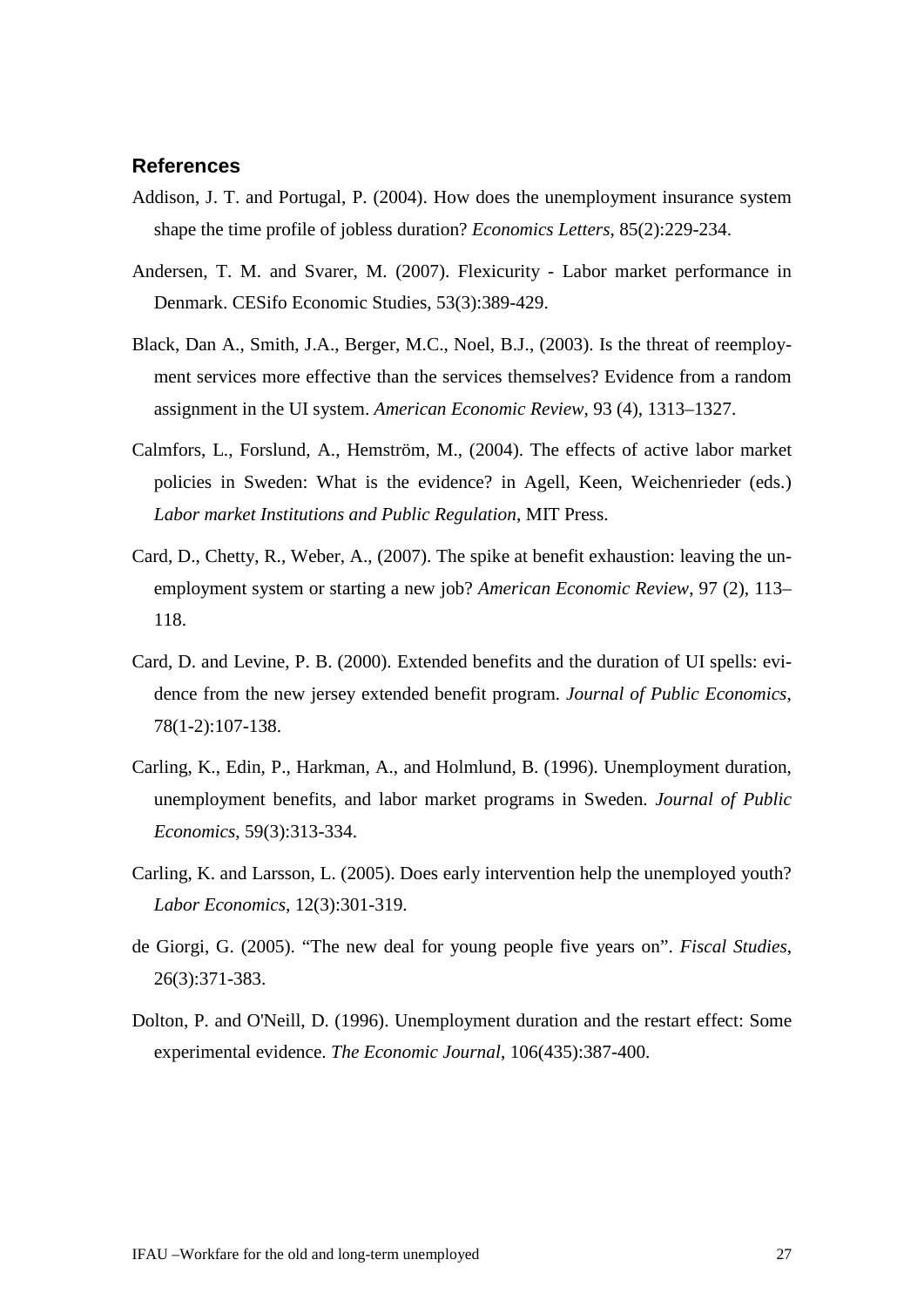- Dolton, P. and O'Neill, D. (2002). The Long Run effects of unemployment monitoring and Work Search programs: Experimental evidence from the United Kingdom. *Journal of Labor Economics*, 20(2).
- Forslund, A., P. Johansson and L. Lindqvist (2004). Employment subsidies A fast lane from unemployment to work? IFAU Working Paper 2004:18.
- Forslund, A. and Skans, O. N. (2006). Swedish youth labor market policies revisited. *Vierteljahrshefte zur Wirtschaftsforschung*, 75(3):168-185.
- Geerdsen, L.P., (2006). Is there a threat effect of labor market programmes? a study of ALMP in the Danish UI system. *Economic Journal* 116 (513), 738–750.
- Geerdsen, L.P., Holm, A., (2007). Duration of UI periods and the perceived threat effect from labor market programmes. *Labor Economics* 14 (3), 639–652.
- Graversen, B. K. and Van Ours, J. C. (2008). How to help unemployed find jobs quickly: Experimental evidence from a mandatory activation program. *Journal of Public Economics*, 92(10-11):2020-2035.
- Hairault, J., Langot, F., and Sopraseuth, T. (2011). Distance to retirement and older workers' employment: The case for delaying the retirement age. *Journal of the European Economic Association*, 8(5):1034-1076.
- Ham, J. C. and Rea, S. A. (1987). Unemployment insurance and male unemployment duration in Canada. *Journal of Labor Economics*, 5(3):325-353.
- Hunt, J. (1995). The effect of unemployment compensation on unemployment duration in Germany. *Journal of Labor Economics*, 13(1):88-120.
- Hägglund, P. (2011) "Are there pre-programme effects of active placement efforts? Evidence from a social experiment" *Economics Letters* 112(1):91-93.
- Johansson, P and P Skedinger (2009) "Misreporting in register data on disability status: evidence from the Swedish Public Employment Service" *Empirical Economics* 37 (2): 411–434.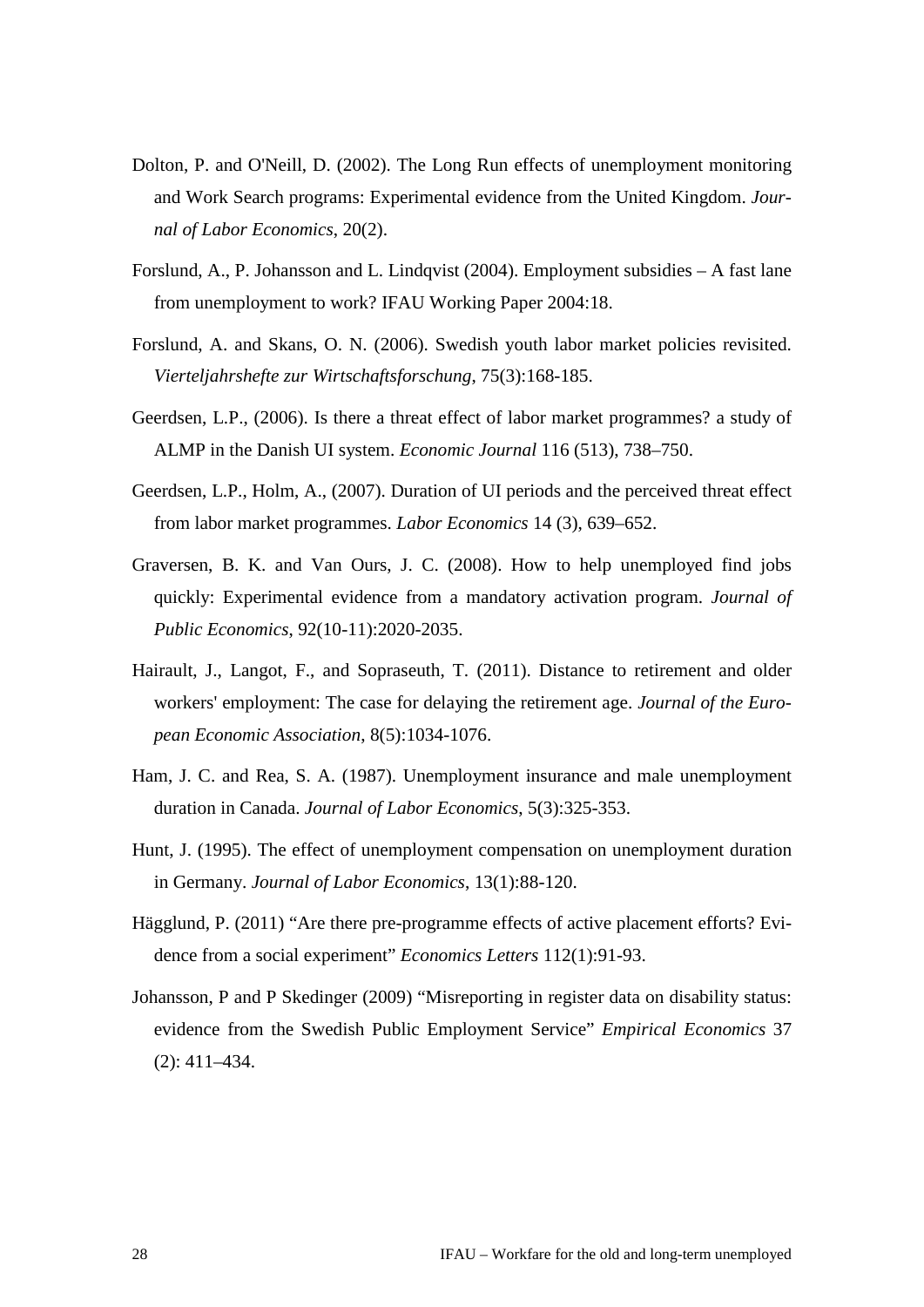- Katz, L. F. and Meyer, B. D. (1990). The impact of the potential duration of unemployment benefits on the duration of unemployment. *Journal of Public Economics*, 41(1):45-72.
- Lalive, R. (2008). How do extended benefits affect unemployment duration? A regression discontinuity approach. *Journal of Econometrics*, 142(2):785-806.
- Lalive, R., Ours, J. V., and Zweimuller, J. (2006). How changes in financial incentives affect the duration of unemployment. *Review of Economic Studies*, 73(4):1009-1038.
- Meyer, B. D. (1990). Unemployment insurance and unemployment spells. *Econometrica,* 58(4):757-782.
- Michelacci, C, and Ruffo, H (2011). Optimal Life Cycle Unemployment Insurance. Mimeo
- Roed, K. and Zhang, T. (2003). Does unemployment compensation affect unemployment duration? *The Economic Journal*, 113(484):190-206.
- Sianesi, B. (2008). Differential effects of active labor market programs for the unemployed. *Labor Economics*, 15(3):370-399.
- Tatsiramos, K. (2010). Job displacement and the transitions to re-employment and early retirement for non-employed older workers. *European Economic Review*, 54(4):517- 535.
- Van Ours, J. C. and Vodopivec, M. (2006). How shortening the potential duration of unemployment benefits affects the duration of unemployment: Evidence from a natural experiment. *Journal of Labor Economics*, 24(2):351-378.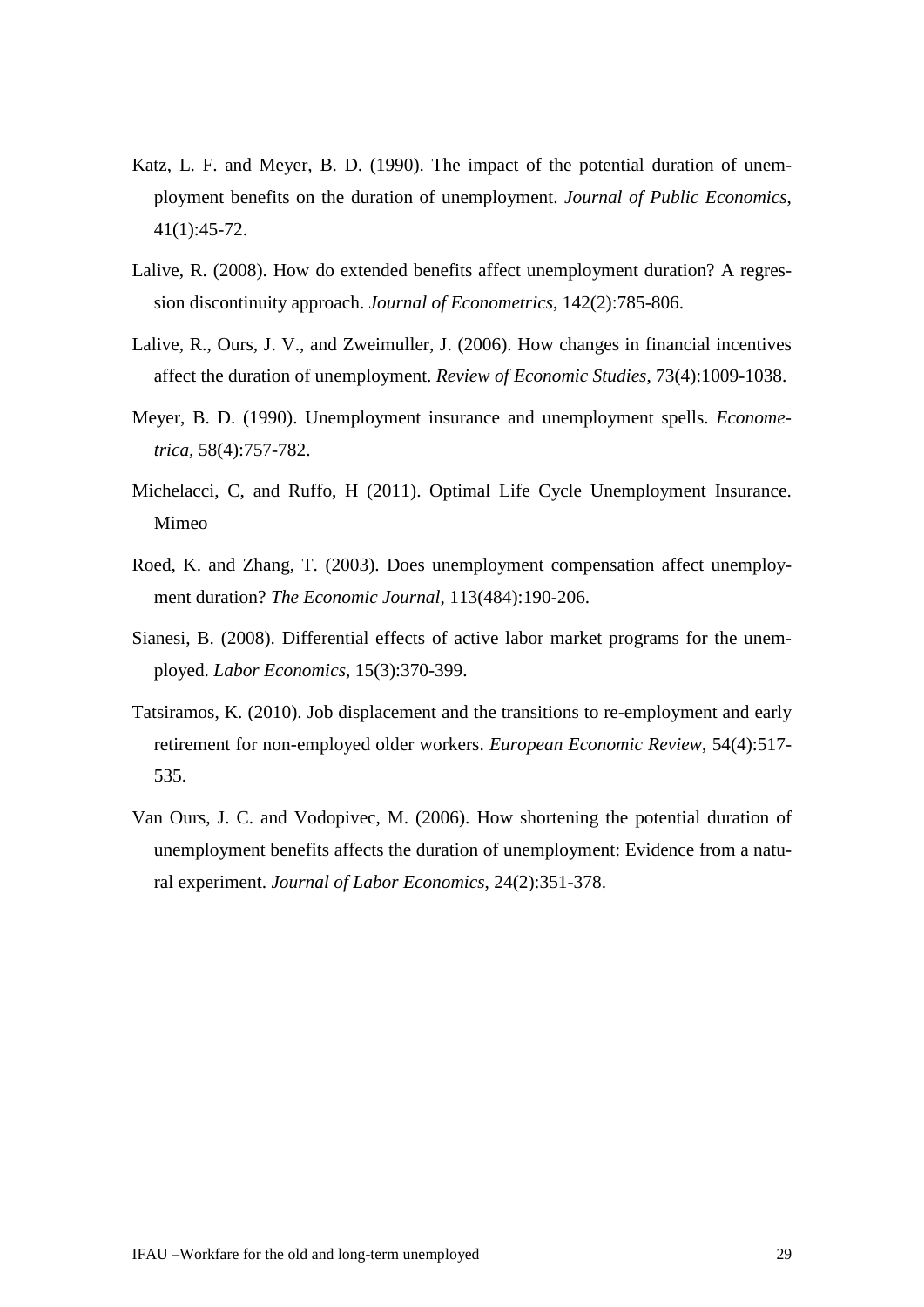### <span id="page-29-0"></span>**Appendix A: Economic consequences of UI expiration**

In the paper we show that program participation was indeed affected by UI-duration as expected from our institutional description. We also argue that the institutions are such that workers who remain in unemployment should receive unchanged total transfers when UI expires. Ideally, we would like to document this in the data as well. However, in order to do this, we must rely on less precise data since other transfers than UI-benefits are recorded at an annual frequency in our data.

It is difficult to map the effects of the reform into a good measure of annual transfers since the inflow is dispersed over different parts of the year, and we are therefore not able to analyse the impact of the reforms on the transfers. Instead, we try to illustrate the general picture: what happens to transfers for workers who are entitled to 60 weeks of benefits but who remain unemployed longer than that?

In order to allocate the different parts of the unemployment spells into something which is meaningful to analyse at the annual frequency, we sampled all UI-entitled workers aged 45 to 54 who became unemployed in June to October 1997 and who remained unemployed until the end of 1999. These workers should have UI-benefits during most of 1998, but lose their benefits towards the end of that year, and thus be out of benefits during 1999. We put no restrictions on outcomes after the end of 1999.

[Figure A1](#page-30-0) shows how different forms of annual earnings evolve over time for this sample before (1995–96) and after (1997–) job loss and after UI-exhaustion (1999–). To recap, note that the unemployed can enter programs earlier than in the  $60<sup>th</sup>$  week, that program participants should receive AS at par with UI during participation, and that receiving AS during six months re-qualifies for an additional UI-benefit period.

The main message from the picture is twofold. First, the level of total insurance is very high. Disposable income (which accounts for all transfers and taxes, and hence is lower than labor earnings before job loss) is on average 142,000 SEK before unemployment and never fall below 105,000 SEK, despite the fact that the sample remain unemployed during two full years. Second, disposable income is unaffected by UI-exhaustion. UI-transfers are much lower in 1999 (as expected), but other transfers (mostly AS) fully compensate for this.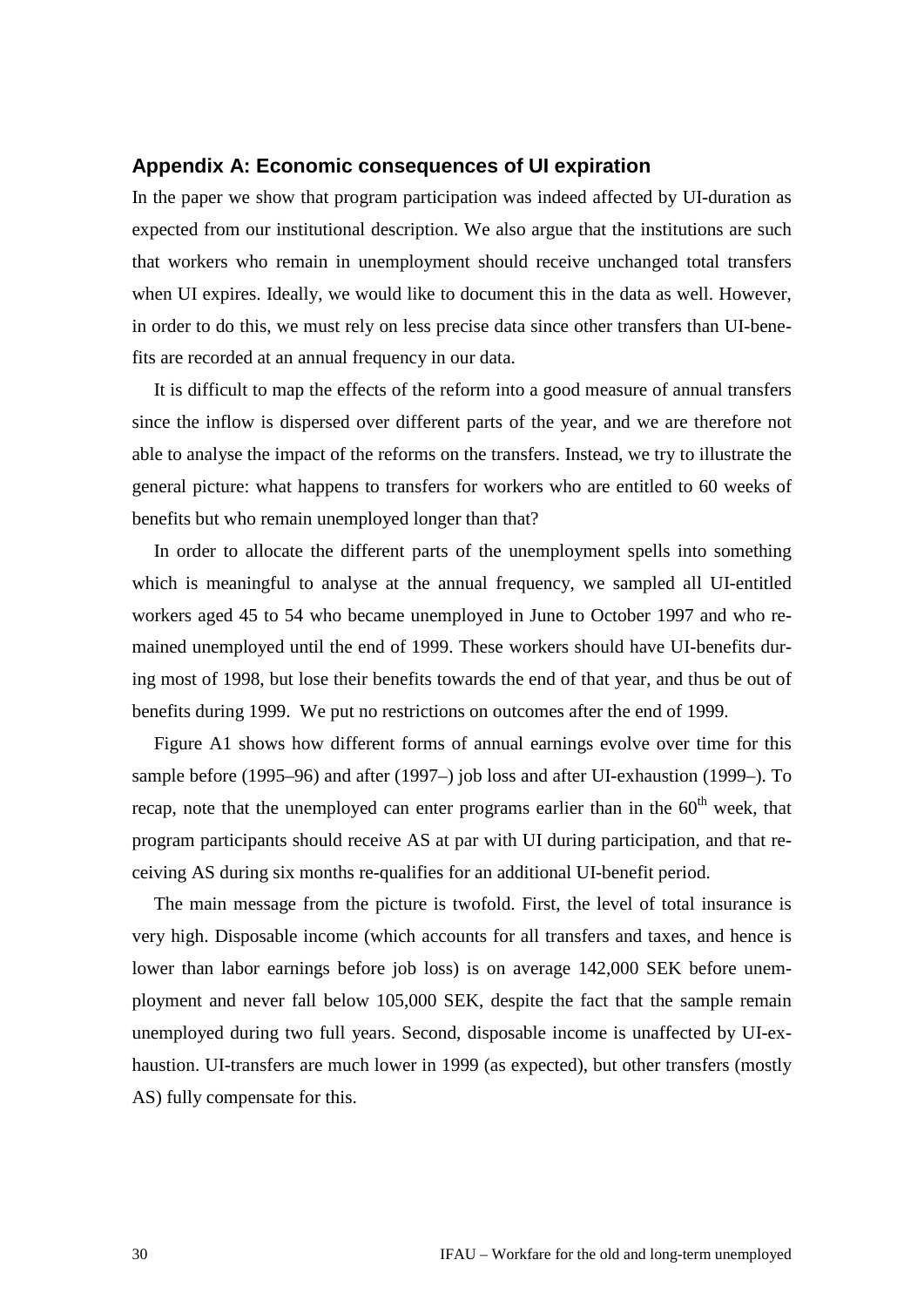

<span id="page-30-0"></span>**Figure A1** Annual earnings evolvement over time for long-term unemployed

Although the sample is restrictive, the message is fully in line with the institutions at the time: When UI-benefits expire, workers are offered programs and receive AS at an unchanged compensation level. Thus, we will interpret UI-duration as the expected time until program participation becomes a requirement for continued benefits.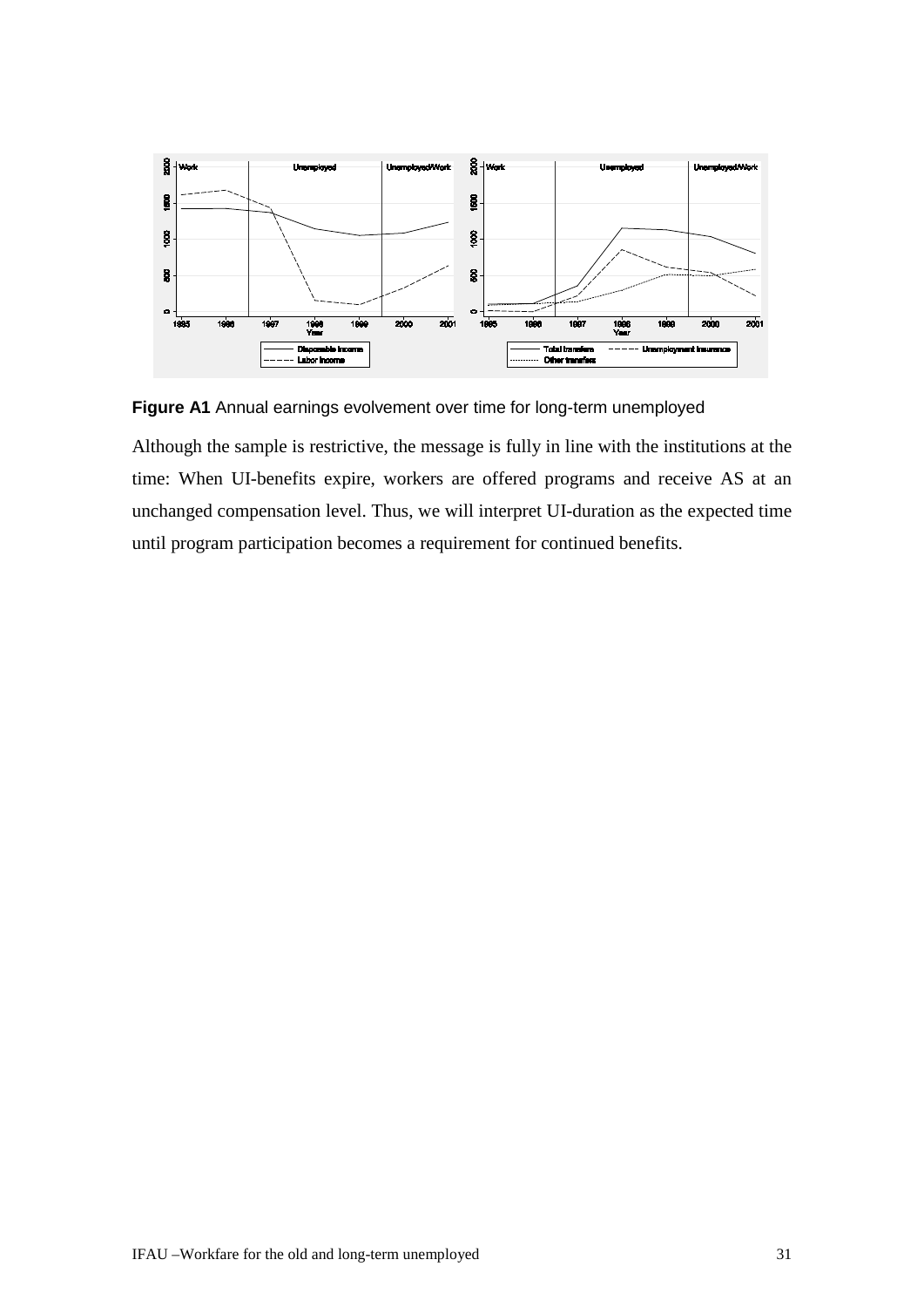# <span id="page-31-0"></span>**Appendix B: Modelling program participation**

Our main model has been a reduced form Cox-proportional hazard model with jobfinding as the outcome. Other exits, such as out-of labor force, have been censored, while program participation has not been separated from open unemployment. The models presented in the paper therefore identify the effects of changes in the anticipation of program participation. Here we also incorporate actual program participation in the model. Participation will, by necessity, vary over spells in a nonpredetermined manner.

The reason for modeling program participation is that programs may affect jobfinding through other mechanisms then deterrence. The main purpose is thus to separate the different mechanisms through which programs act, in order to rule out other explanations for what we in the main paper regard as deterrence. The mechanisms in mind are locking-in effects during participation and post-program human capital effects. The first mechanism is likely to result in a decrease in job-finding while in program. There may of course be several economical reasons for locking-in effects, which we however leave aside. To us it is merely a way of excluding in-program effects from preprogram deterrence. The second mechanism is the influence of increased human capital, due to participation, on job-finding. This is likely to take effect mostly after the program has come to an end. Since increased human capital and/or improved labor market contacts are probably the very reason for running programs, one would at first expect this to unambiguously improve labor market opportunities. However, since increased human capital also may affect reservation wages, the sign of the total effect is not obvious (Calmfors et al., 2004).

We will thus include variables for current and lagged program participation. Current participation (*CP*) in week *t*, is defined as participating in a program in week t-1 (since programs by definition end when jobs start). Lagged participation (*LP*) is defined as participating in a program in the time span (*t*-8, *t*-2). Formally the log hazard is given by:

$$
\log h_i(t) = \log l_0^{age}(t) + a_1 C P_i(t) + a_2 L P_i(t) + \sum_{t=1}^{8} g_t D_i^{60} + Year_i b^{\nu} + X_i b^{\nu} + \mathcal{C}
$$
 (2)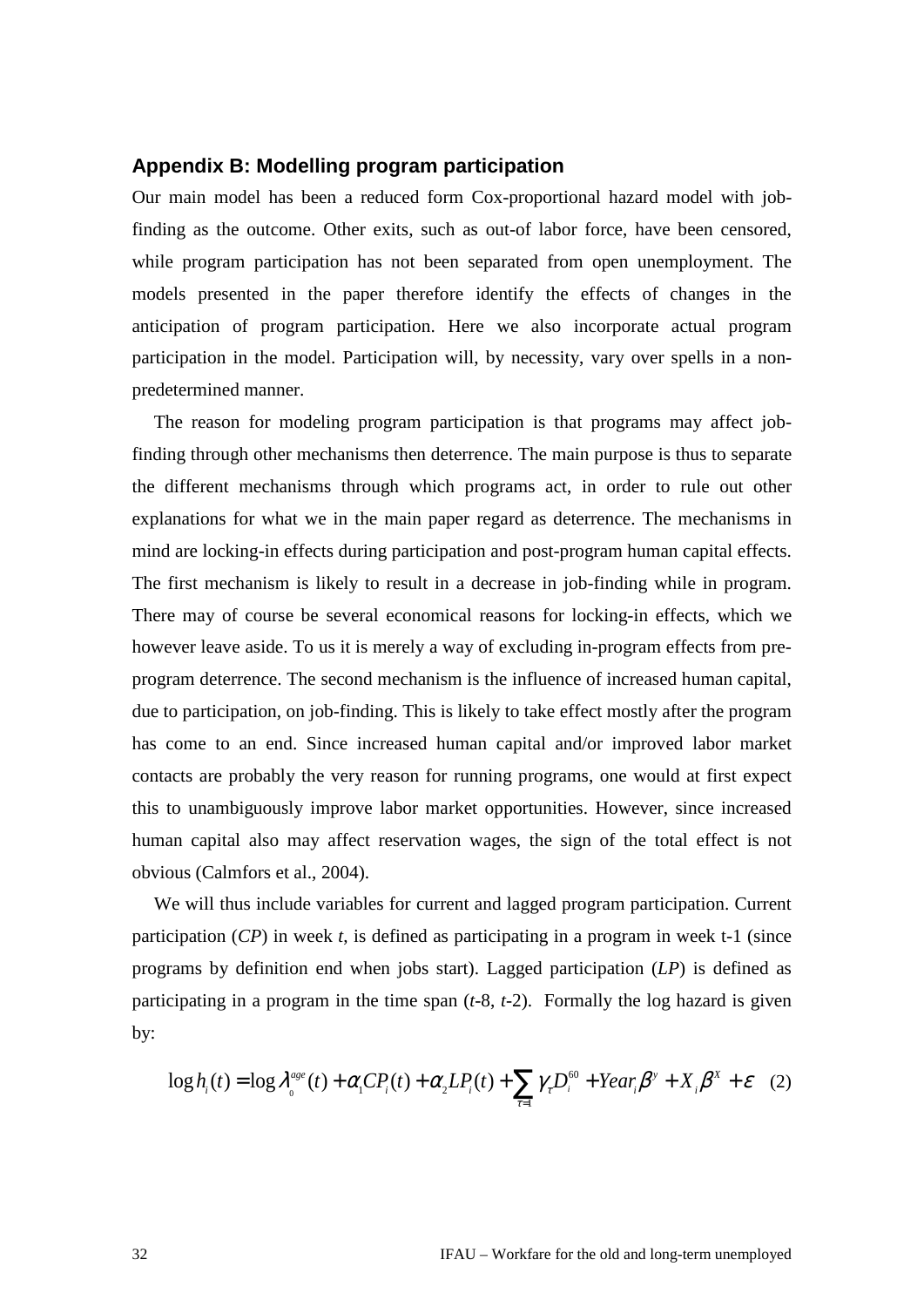|                       | (1)                  | (2)             |  |
|-----------------------|----------------------|-----------------|--|
|                       | Without covariates   | With covariates |  |
| $-30$ weeks           | $0.072$ <sup>*</sup> | 0.055           |  |
|                       | (0.042)              | (0.042)         |  |
| $31-60$ weeks         | $0.135***$           | $0.110^{**}$    |  |
|                       | (0.051)              | (0.051)         |  |
| $61-75$ weeks         | $-0.284***$          | $-0.293***$     |  |
|                       | (0.082)              | (0.082)         |  |
| Current program       | $-0.173***$          | $-0.178***$     |  |
|                       | (0.024)              | (0.024)         |  |
| Lagged program        | 0.054                | 0.048           |  |
|                       | (0.040)              | (0.040)         |  |
| N (subjects)          | 25,146               | 25,146          |  |
| Controls:             |                      |                 |  |
| Age at 60 weeks       | Yes, strata          | Yes, strata     |  |
| Time of inflow        | Yes                  | Yes             |  |
| X-covariates          | N <sub>0</sub>       | Yes             |  |
| Program participation | Yes                  | Yes             |  |

<span id="page-32-0"></span>**Table B1** Impact of 60 rather than 90 weeks of passive benefits controlling for program participation

*Note*: Non-job exits are censored. All analyses are stratified on Age. Year of inflow is controlled for by dummies. Xcovariates are dummies for registration month (season), female, married, education, disabled, 10 municipality groups, occupation (eight largest UI funds, blue and white collar workers), immigrant background, if unemployed 2–4 years before registration date, days unemployed previous 4 years and wage before unemployment.  $p < 0.10$ ,  $p < 0.05$ , *p* <0.01

The estimated models are presented in Table  $B1$ .<sup>[18](#page-32-1)</sup> We find very large negative effects of being in a program and insignificant effects of lagged participation. The table also shows estimates of the reform,  $q$  in three bins, analogous to what we do in the main paper. The effects of being close to benefit exhaustion, the week 31–60 coefficient, remain very close to that of the main specification, presented in [Table 5.](#page-17-0) It should however be noted the interpretation differs somewhat because of the inclusion of program participation variables. These estimates should now be interpreted as the effect of being close to benefit exhaustion, while not yet participating in a program.

Although this model relies on the assumption that selection into programs is handled by the covariates; the results support the notion that the effects of shorter benefits are driven by deterrence effects and not by human capital effects from program participation. Regarding the significantly negative effect of shorter benefits in the week 61–75 bin, the previously stated precautions still hold: it is both affected by selection in the previous period (week 31–60) and by the fact that the reference group (those entitled to

<span id="page-32-1"></span> $18$  For practical reasons we will estimate these models on weekly data, rather than daily.